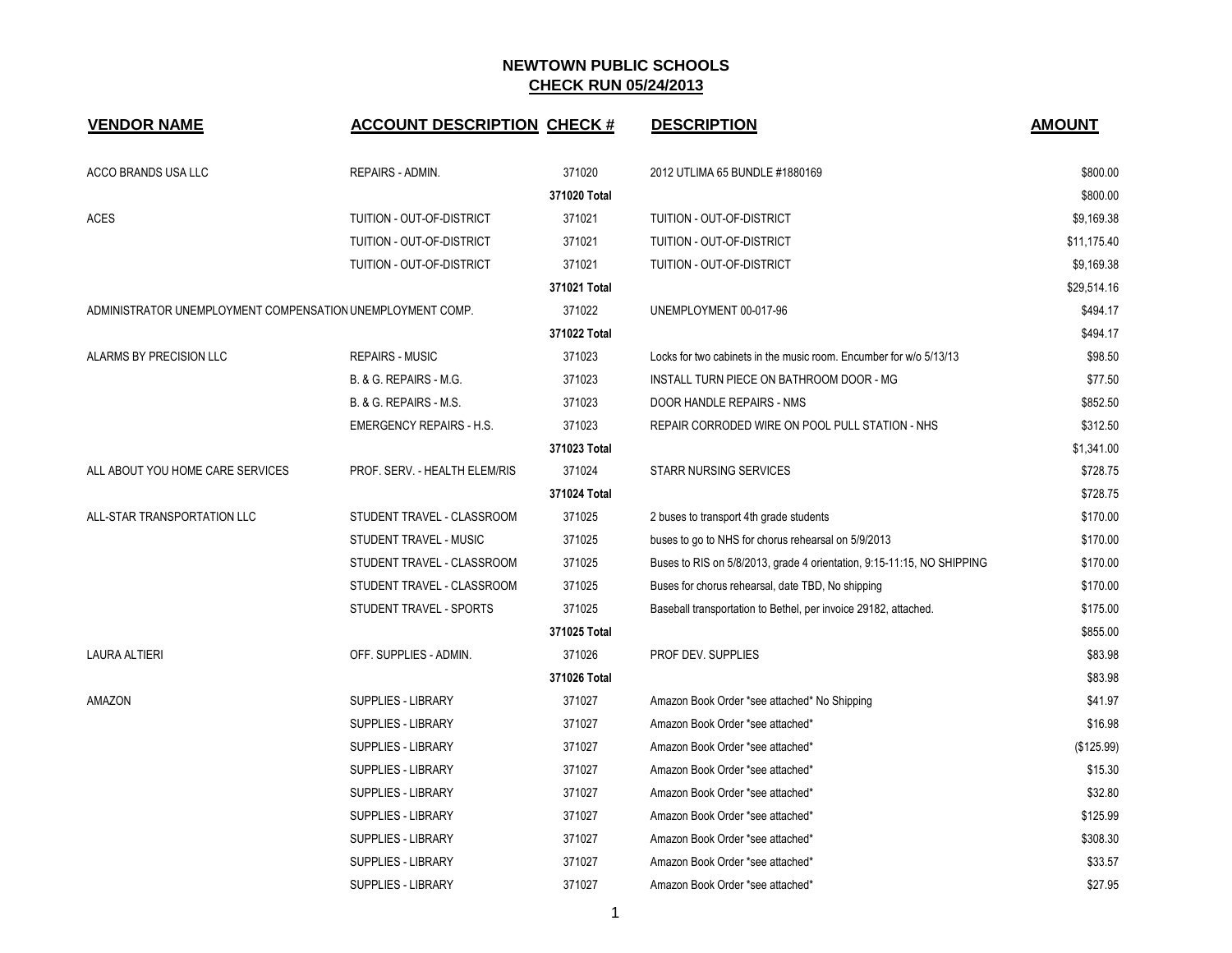| AMAZON | SUPPLIES - LIBRARY                 | 371027       | Amazon Book Order *see attached*                                 | \$49.95    |
|--------|------------------------------------|--------------|------------------------------------------------------------------|------------|
|        | <b>SUPPLIES - LIBRARY</b>          | 371027       | Shipping                                                         | \$3.99     |
|        | <b>SUPPLIES - LIBRARY</b>          | 371027       | Amazon Book Order *see attached*                                 | \$27.80    |
|        | <b>SUPPLIES - LIBRARY</b>          | 371027       | Shipping                                                         | \$3.99     |
|        | <b>SUPPLIES - LIBRARY</b>          | 371027       | Amazon Book Order *see attached*                                 | \$255.94   |
|        |                                    | 371027 Total |                                                                  | \$818.54   |
| AMAZON | <b>INSTR. SUPPLIES - HEALTH ED</b> | 371028       | DVD~ The American Experience, Influenza 1918                     | \$19.58    |
|        | <b>INSTR. SUPPLIES - HEALTH ED</b> | 371028       | Shipping                                                         | \$2.98     |
|        | INSTR. SUPPLIES - SOC. STUDIES     | 371028       | Colonial Girl Child Wig one size                                 | \$41.01    |
|        | INSTR. SUPPLIES - SOC. STUDIES     | 371028       | Colonial Man Wig, white one size. Free shipping                  | \$35.97    |
|        | INSTR. SUPPLIES - ENGLISH          | 371028       | Seedfolks soft cover book FREE SHIP                              | \$202.25   |
|        | <b>INSTR. SUPPLIES - MATH</b>      | 371028       | Dry Erase pen style markers, packs on 12. FREE SHIPPING          | \$87.00    |
|        | <b>TEXTBOOKS - ENGLISH</b>         | 371028       | Classroom library books per attaché                              | \$16.03    |
|        | <b>TEXTBOOKS - ENGLISH</b>         | 371028       | Classroom library books per attached. Free shipping              | \$271.00   |
|        | <b>TEXTBOOKS - ENGLISH</b>         | 371028       | Classroom library books per attached. Free shipping              | \$506.37   |
|        | INSTR. SUPPLIES - P.E.             | 371028       | Items for PE class instruction, per attached. Shipping included. | \$136.42   |
|        | <b>INSTR. SUPPLIES - P.E.</b>      | 371028       | Items for PE class instruction, per attached. Shipping included. | \$191.91   |
|        | INSTR. SUPPLIES - P.E.             | 371028       | Items for PE class instruction, per attached. Shipping included. | \$114.95   |
|        | <b>INSTR. SUPPLIES - P.E.</b>      | 371028       | Items for PE class instruction, per attached. Shipping included. | \$34.80    |
|        | <b>INSTR. SUPPLIES - P.E.</b>      | 371028       | Items for PE class instruction, per attached. Shipping included. | \$323.11   |
|        | INSTR. SUPPLIES - P.E.             | 371028       | Items for PE class instruction, per attached. Shipping included. | \$116.03   |
|        | <b>INSTR. SUPPLIES - P.E.</b>      | 371028       | Items for PE class instruction, per attached. Shipping included. | \$90.45    |
|        | <b>INSTR. SUPPLIES - P.E.</b>      | 371028       | Items for PE class instruction, per attached. Shipping included. | \$169.50   |
|        |                                    | 371028 Total |                                                                  | \$2,359.36 |
| AMAZON | INSTR. SUPPLIES - COMPUTER ED.     | 371029       | Genuine HP Q6472 Yellow laser jet 3600 series  Free shipping     | \$129.57   |
|        | INSTR. SUPPLIES - READING          | 371029       | Guardians of the Lights: Stories of US Lighthouse Keepers        | \$14.21    |
|        | <b>INSTR. SUPPLIES - READING</b>   | 371029       | Lighthouses  Free Shipping                                       | \$17.05    |
|        |                                    | 371029 Total |                                                                  | \$160.83   |
| AMAZON | <b>INSTR. SUPPLIES - GUIDANCE</b>  | 371030       | The Ungame - NO SHIPPING                                         | \$39.30    |
|        | <b>TEXTBOOKS - SCIENCE</b>         | 371030       | 9780471320005 FUNDAMENTALS OF PHYSIC                             | \$41.20    |
|        | <b>TEXTBOOKS - SCIENCE</b>         | 371030       | 9780471320005 FUNDAMENTALS OF PHYSICS FOR AP PHYSICS CLASS       | \$46.10    |
|        | <b>TEXTBOOKS - SCIENCE</b>         | 371030       | 9780471320005 FUNDAMENTALS OF PHYSICS FOR AP PHYSICS CLASS       | \$38.98    |
|        | <b>TEXTBOOKS - SCIENCE</b>         | 371030       | 9780471320005 FUNDAMENTALS OF PHYSICS FOR AP PHYSICS CLASS       | \$44.84    |
|        | <b>TEXTBOOKS - SCIENCE</b>         | 371030       | 9780471320005 FUNDAMENTALS OF PHYSICS FOR AP PHYSICS CLASS       | \$26.30    |
|        |                                    | 2            |                                                                  |            |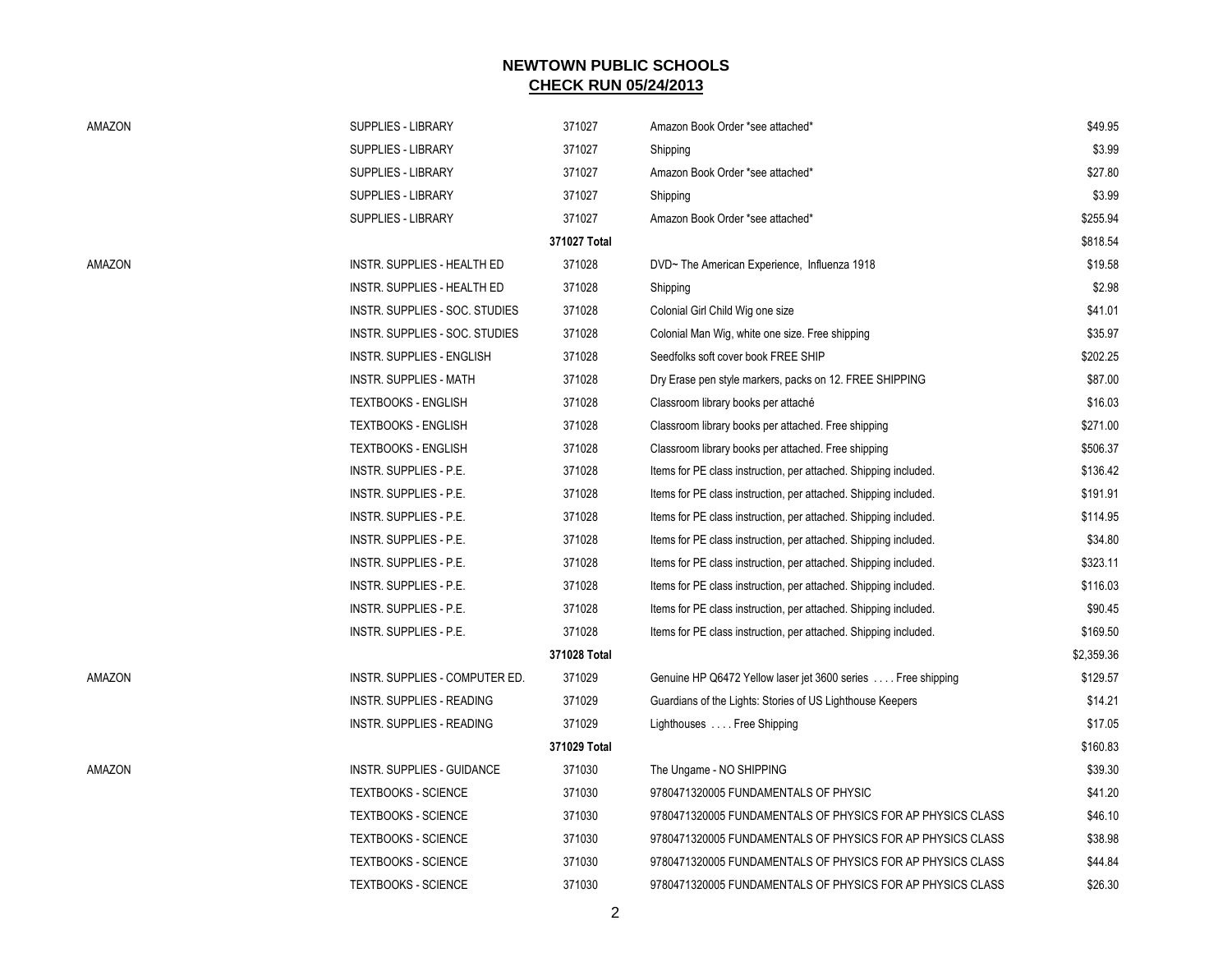| AMAZON                       | <b>TEXTBOOKS - SCIENCE</b>    | 371030       | 9780471320005 FUNDAMENTALS OF PHYSICS FOR AP PHYSICS CLASS | \$26.30    |
|------------------------------|-------------------------------|--------------|------------------------------------------------------------|------------|
|                              | <b>TEXTBOOKS - SCIENCE</b>    | 371030       | 9780471320005 FUNDAMENTALS OF PHYSICS FOR AP PHYSICS CLASS | \$26.30    |
|                              | <b>TEXTBOOKS - SCIENCE</b>    | 371030       | 9780471320005 FUNDAMENTALS OF PHYSICS FOR AP PHYSICS CLASS | \$38.06    |
|                              | <b>TEXTBOOKS - SCIENCE</b>    | 371030       | 9780471320005 FUNDAMENTALS OF PHYSICS FOR AP PHYSICS CLASS | \$48.99    |
|                              | <b>TEXTBOOKS - SCIENCE</b>    | 371030       | 9780471320005 FUNDAMENTALS OF PHYSICS FOR AP PHYSICS CLASS | \$53.98    |
|                              | <b>TEXTBOOKS - SCIENCE</b>    | 371030       | 9780471320005 FUNDAMENTALS OF PHYSICS FOR AP PHYSICS CLASS | \$39.09    |
|                              | INSTR. SUPPLIES - MATH        | 371030       | APPLE LIGHTENING ADAPTER                                   | \$307.97   |
|                              | INSTR. SUPPLIES - MATH        | 371030       | <b>HDTV HDMI VGA ADAPTER</b>                               | \$36.00    |
|                              | <b>INSTR. SUPPLIES - MATH</b> | 371030       | <b>IPAD2 TO HDMI ADAPTER</b>                               | \$158.20   |
|                              | INSTR. SUPPLIES - ENGLISH     | 371030       | <b>GRANDMAX MINI TWEAKERS BLACK</b>                        | \$77.40    |
|                              | INSTR. SUPPLIES - ENGLISH     | 371030       | <b>GRANDMAX MINI TWEAKERS BLACK</b>                        | \$120.64   |
|                              | INSTR. SUPPLIES - ENGLISH     | 371030       | <b>GRANDMAX MINI TWEAKERS BLACK</b>                        | \$56.64    |
|                              |                               | 371030 Total |                                                            | \$1,226.29 |
| AMERICAN BAR ASSOCIATION     | MEMBERSHIPS - SUPER.          | 371031       | <b>MEMBERSHIP</b>                                          | \$399.00   |
|                              |                               | 371031 Total |                                                            | \$399.00   |
| AQUARION WATER COMPANY OF CT | WATER - H.                    | 371032       | WATER 200332183                                            | \$363.90   |
|                              | WATER - S.H.                  | 371032       | WATER 200326171                                            | \$208.61   |
|                              | WATER - M.G.                  | 371032       | WATER 200331002                                            | \$447.77   |
|                              | WATER - M.G.                  | 371032       | WATER 200331002                                            | \$473.17   |
|                              | WATER - M.S.                  | 371032       | WATER 200330637                                            | \$668.72   |
|                              | WATER - H.S.                  | 371032       | WATER 200328870                                            | \$1,468.17 |
|                              | WATER - H.S.                  | 371032       | WATER 200331205                                            | \$34.77    |
|                              | WATER - H.S.                  | 371032       | WATER 200328345                                            | \$772.25   |
|                              |                               | 371032 Total |                                                            | \$4,437.36 |
| ARC-O-ROOTER LLC             | B. & G. REPAIRS - H.          | 371033       | SNAKE MAIN SEWER LINE - HAWLEY                             | \$200.00   |
|                              | B. & G. REPAIRS - HOM.        | 371033       | SNAKE KITCHEN SINK LINE - HOM                              | \$125.00   |
|                              |                               | 371033 Total |                                                            | \$325.00   |
| ASSOCIATED REFUSE HAULERS    | <b>REFUSE REMOVAL</b>         | 371034       | REFUSE DISPOSAL - ALL SCHOOLS 2012-2013                    | \$7,289.39 |
|                              | <b>REFUSE REMOVAL</b>         | 371034       | CARDBOARD RECYCLING - ALL SCHOOLS 2012-2013                | \$40.00    |
|                              | <b>REFUSE REMOVAL</b>         | 371034       | CARDBOARD RECYCLING - ALL SCHOOLS 2012-2013                | \$80.00    |
|                              | <b>REFUSE REMOVAL</b>         | 371034       | CARDBOARD RECYCLING - ALL SCHOOLS 2012-2013                | \$116.00   |
|                              | <b>REFUSE REMOVAL</b>         | 371034       | CARDBOARD RECYCLING - ALL SCHOOLS 2012-2013                | \$244.00   |
|                              | <b>REFUSE REMOVAL</b>         | 371034       | CARDBOARD RECYCLING - ALL SCHOOLS 2012-2013                | \$118.00   |
|                              | <b>REFUSE REMOVAL</b>         | 371034       | CARDBOARD RECYCLING - ALL SCHOOLS 2012-2013                | \$280.00   |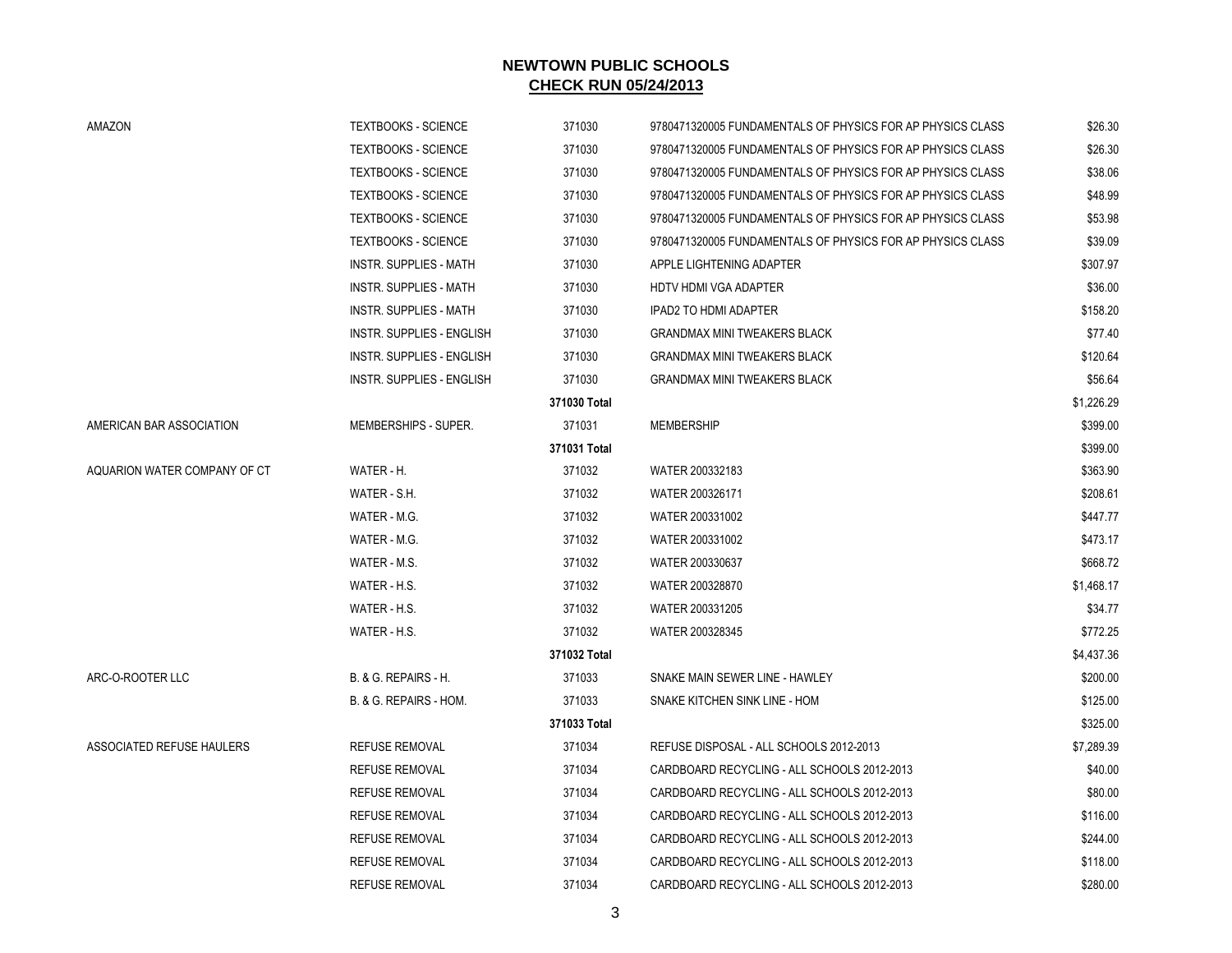| <b>ASSOCIATED REFUSE HAULERS</b> |                                 | 371034 Total |                                                                       | \$8,167.39 |
|----------------------------------|---------------------------------|--------------|-----------------------------------------------------------------------|------------|
| AT&T                             | <b>TELEPHONE &amp; CABLE</b>    | 371039       | <b>SERVICES 2012/13</b>                                               | \$68.27    |
|                                  |                                 | 371039 Total |                                                                       | \$68.27    |
| AT&T                             | <b>TELEPHONE &amp; CABLE</b>    | 371036       | <b>SERVICES 2012/13</b>                                               | \$803.53   |
|                                  |                                 | 371036 Total |                                                                       | \$803.53   |
| AT&T                             | <b>TELEPHONE &amp; CABLE</b>    | 371038       | <b>SERVICES 2012/13</b>                                               | \$112.09   |
|                                  |                                 | 371038 Total |                                                                       | \$112.09   |
| AT&T                             | <b>TELEPHONE &amp; CABLE</b>    | 371037       | <b>SERVICES 2012/13</b>                                               | \$2,358.06 |
|                                  |                                 | 371037 Total |                                                                       | \$2,358.06 |
| AT&T                             | TELEPHONE & CABLE               | 371035       | <b>SERVICES 2012/13</b>                                               | \$428.41   |
|                                  |                                 | 371035 Total |                                                                       | \$428.41   |
| ATLAS PEN & PENCIL CORP.         | OFF. SUPPLIES - ADMIN.          | 371040       | S-9894 foil birthday pencils                                          | \$219.50   |
|                                  | OFF. SUPPLIES - ADMIN.          | 371040       | shipping                                                              | \$28.95    |
|                                  |                                 | 371040 Total |                                                                       | \$248.45   |
| AUDIO VIDEO TECHNOLOGIES INC.    | REPAIRS - INFO. TECH.           | 371041       | Replace projector Boom at MGS with Boom                               | \$170.00   |
|                                  | REPAIRS - INFO. TECH.           | 371041       | Replace projector Boom at MGS with Boom                               | \$215.00   |
|                                  |                                 | 371041 Total |                                                                       | \$385.00   |
| AUTO HOME COMMERCIAL             | B. & G. REPAIRS - HOM.          | 371042       | REPLACE GYM CLOCK - HOM                                               | \$290.06   |
|                                  | <b>EMERGENCY REPAIRS - M.S.</b> | 371042       | SYNCHRONIZE ALL CLOCKS / BELLS / PHONES DUE TO POWER OUTAGE           | \$620.00   |
|                                  | <b>EMERGENCY REPAIRS - M.S.</b> | 371042       | SYNCHRONIZE ALL CLOCKS / BELLS / PHONES DUE TO POWER OUTAGE           | \$297.83   |
|                                  |                                 | 371042 Total |                                                                       | \$1,207.89 |
| AUTOMATED BUILDING SYSTEMS, INC. | B. & G. REPAIRS - H.S.          | 371043       | ALPERTON SYSTEM PROGRAMMING CHANGES - NHS                             | \$303.00   |
|                                  |                                 | 371043 Total |                                                                       | \$303.00   |
| <b>BAGEL DELIGHT</b>             | OFF. SUPPLIES - SUPER.          | 371044       | BREAKFAST 05/17/13                                                    | \$54.90    |
|                                  |                                 | 371044 Total |                                                                       | \$54.90    |
| <b>BAKER &amp; TAYLOR INC.</b>   | SUPPLIES - LIBRARY              | 371045       | Box and processing not to exceed \$3,000.00 No shipping and handling. | \$2,997.18 |
|                                  |                                 | 371045 Total |                                                                       | \$2,997.18 |
| ANNETTE BARBOUR                  | TRANS. - LOCAL SPECIAL ED       | 371046       | SERV 05/06/13 THRU 05/10/13                                           | \$400.00   |
|                                  | TRANS. - LOCAL SPECIAL ED       | 371046       | SERV 05/13/13 THRU 05/16/13                                           | \$320.00   |
|                                  |                                 | 371046 Total |                                                                       | \$720.00   |
| <b>BEACON GRAPHICS LLC</b>       | STAFF TRAIN. - SECURITY         | 371047       | Plasticade Sign Posts, Orange, Security                               | \$550.00   |
|                                  | STAFF TRAIN. - SECURITY         | 371047       | Shipping, Drop-Ship Freight                                           | \$148.98   |
|                                  | STAFF TRAIN. - SECURITY         | 371047       | Signicade Deluxe-White, 24x36, #140-W                                 | \$65.00    |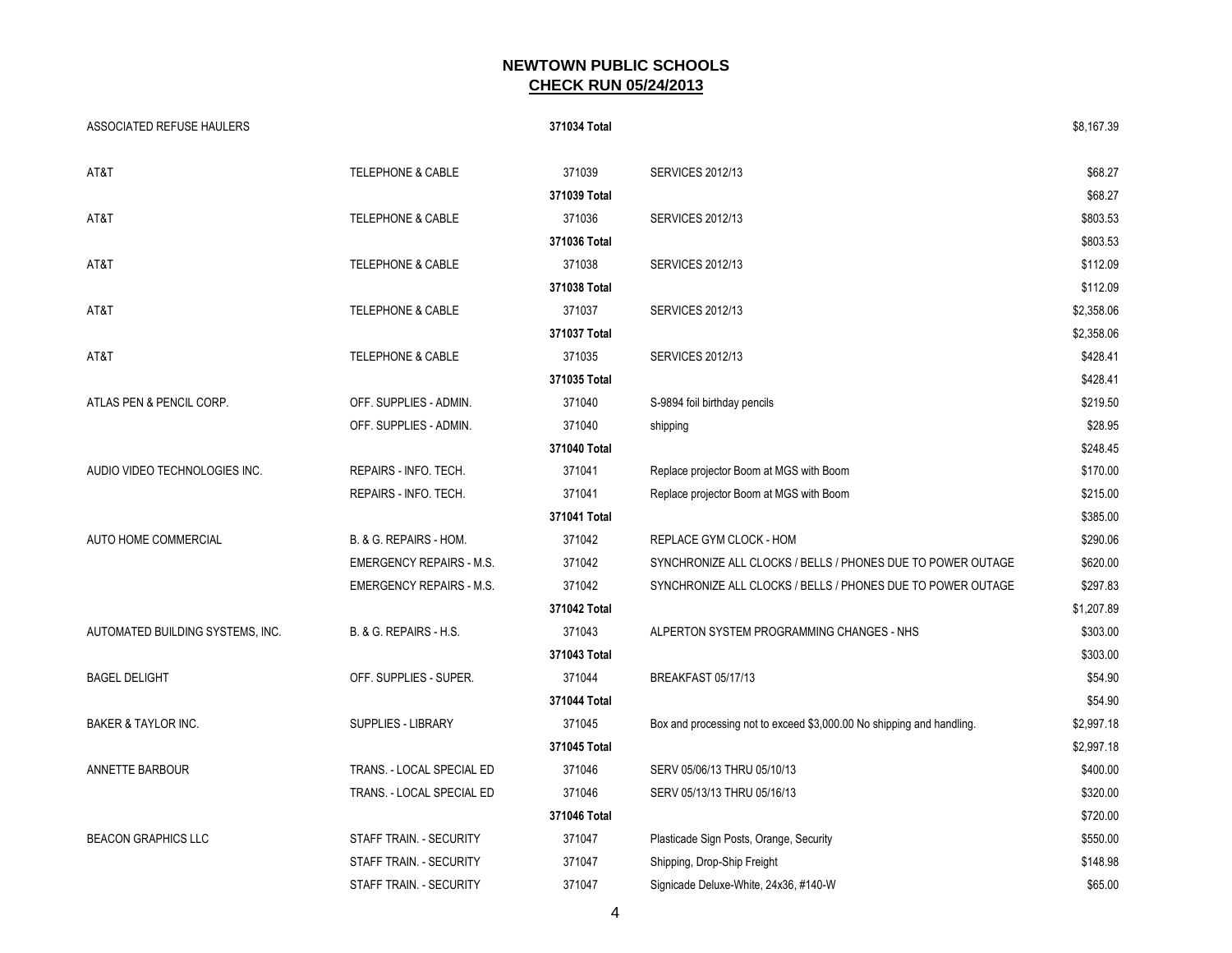| <b>BEACON GRAPHICS LLC</b>          | STAFF TRAIN. - SECURITY          | 371047       | Message Board Lettering, Blk, #8410                                     | \$108.25    |
|-------------------------------------|----------------------------------|--------------|-------------------------------------------------------------------------|-------------|
|                                     | STAFF TRAIN. - SECURITY          | 371047       | Shipping/Handling (for Signcade-Del                                     | \$17.04     |
|                                     |                                  | 371047 Total |                                                                         | \$889.27    |
| <b>NANCY BENZING</b>                | MEMBERSHIPS - ELEM.              | 371048       | RN LICENSE                                                              | \$100.00    |
|                                     |                                  | 371048 Total |                                                                         | \$100.00    |
| BERCHEM, MOSES & DEVLIN, P.C.       | PROF. SERV. - SP. ED. LEGAL      | 371049       | SP ED SERV MARCH 2013                                                   | \$7,666.00  |
|                                     | PROF. SERV. - SUPER.             | 371049       | <b>SERV</b>                                                             | \$11,741.00 |
|                                     |                                  | 371049 Total |                                                                         | \$19,407.00 |
| <b>BLICK ART MATERIALS</b>          | <b>INSTR. SUPPLIES - ART</b>     | 371050       | Gray linoleum pkg 3 - D40404-1005 pg. 37                                | \$299.35    |
|                                     | <b>INSTR. SUPPLIES - ART</b>     | 371050       | Sott rubber brayer - D40104-1004 pg 36                                  | \$59.40     |
|                                     | <b>INSTR. SUPPLIES - ART</b>     | 371050       | Sharpie Fine pt. markers - D21316-0129 Pg. 33  Free Shipping            | \$116.06    |
|                                     | <b>INSTR. SUPPLIES - ART</b>     | 371050       | Art supplies - page 1                                                   | \$304.62    |
|                                     | <b>INSTR. SUPPLIES - ART</b>     | 371050       | Art supplies page 2 Free shipping                                       | \$49.92     |
|                                     | <b>INSTR. SUPPLIES - ART</b>     | 371050       | Art supplies page 2 Free shipping                                       | \$43.42     |
|                                     | <b>INSTR. SUPPLIES - ART</b>     | 371050       | Blick W.W. Brush - A05857-1004 - Size 4                                 | \$167.40    |
|                                     | <b>INSTR. SUPPLIES - ART</b>     | 371050       | The Drawing Workbook - A68600-1001 Free Shipping                        | \$10.76     |
|                                     | <b>INSTR. SUPPLIES - ART</b>     | 371050       | Art supplies - see attached page 1                                      | (\$9.48)    |
|                                     | <b>INSTR. SUPPLIES - ART</b>     | 371050       | Art supplies - see attached page 1                                      | \$418.52    |
|                                     | <b>INSTR. SUPPLIES - ART</b>     | 371050       | Art supplies - see attached page 2                                      | \$331.38    |
|                                     | <b>INSTR. SUPPLIES - ART</b>     | 371050       | Art supplies - see attached page 3 includes 20 % discount Free shipping | \$281.85    |
|                                     |                                  | 371050 Total |                                                                         | \$2,073.20  |
| BLUE LABEL BATTERY INC.             | INSTR. SUPPLIES - COMPUTER ED.   | 371051       | Replacement projector lamp for EPSON PowerLite 450W, Blue label 74895X  | \$339.80    |
|                                     |                                  | 371051 Total |                                                                         | \$339.80    |
| <b>BMC SOFTWARE INC.</b>            | CONTRACTED SERV. - INFO. TECH.   | 371052       | Track IT - Maintenance -Inventory and Help Desk                         | \$5,559.00  |
|                                     |                                  | 371052 Total |                                                                         | \$5,559.00  |
| GINA BRADBURY P.T.                  | STAFF TRAVEL - PUPIL SERV.       | 371053       | TRAVEL APRIL 2013                                                       | \$86.60     |
|                                     | STAFF TRAVEL - PUPIL SERV.       | 371053       | TRAVEL MARCH 2013                                                       | \$107.17    |
|                                     |                                  | 371053 Total |                                                                         | \$193.77    |
| KATHLEEN M. BREMER                  | STUDENT TRAVEL - MATH            | 371054       | MATHEMATICAL OLYMPIADS                                                  | \$99.00     |
|                                     | STUDENT TRAVEL - MATH            | 371054       | <b>MATH TEAM SNACKS</b>                                                 | \$229.59    |
|                                     |                                  | 371054 Total |                                                                         | \$328.59    |
| BROOKS ENVIRONMENTAL CONSULTING LLC | <b>PROF. SERV. - B. &amp; G.</b> | 371055       | ASBESTOS DESIGNATED PERSON 2012-2013                                    | \$850.00    |
|                                     |                                  | 371055 Total |                                                                         | \$850.00    |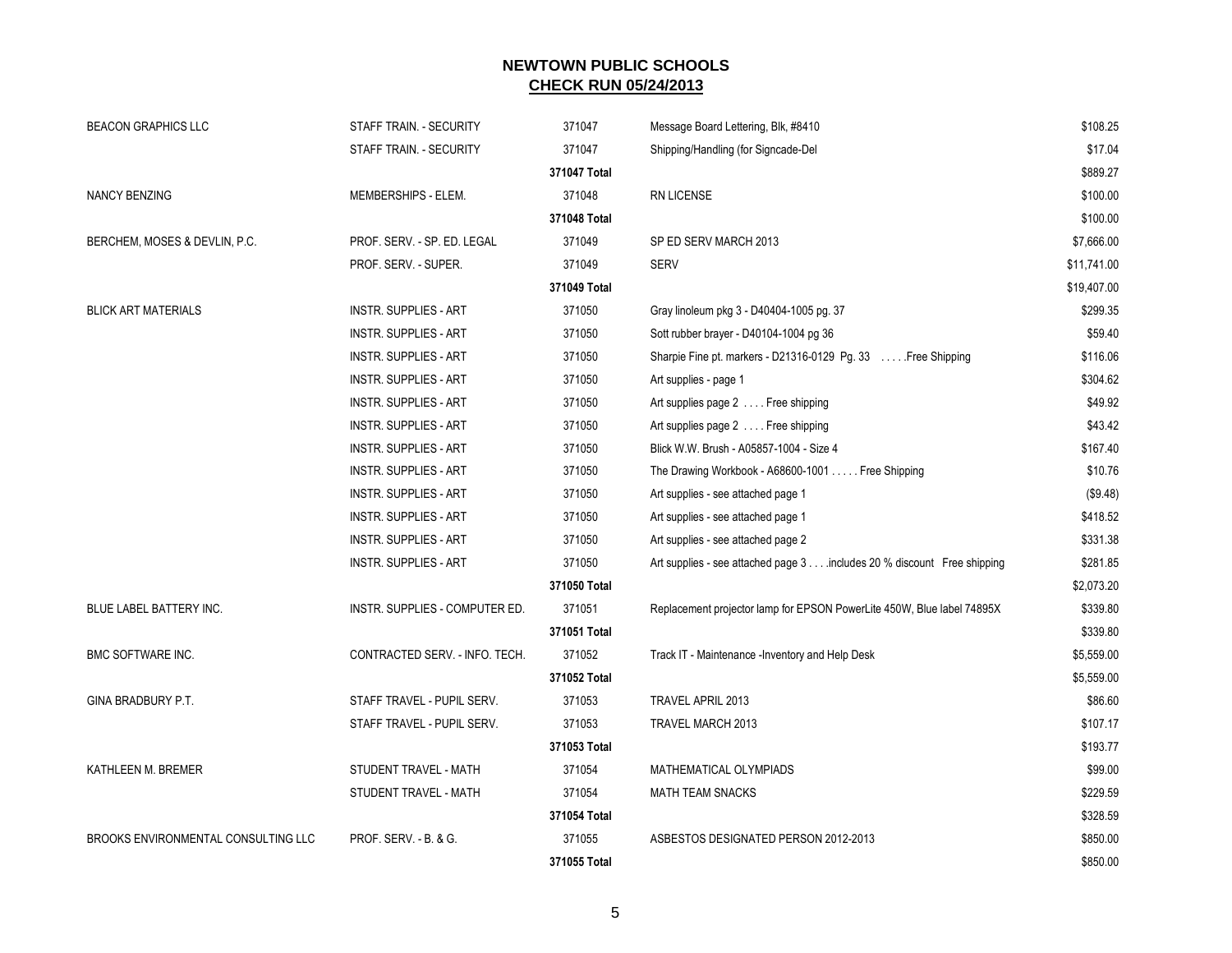| <b>BUG BUSTER INC.</b>             | <b>B&amp;G CONTRACTED SERV.</b>     | 371056       | MONTHLY PEST CONTROL - ALL SCHOOLS 2012-2013               | \$76.36    |
|------------------------------------|-------------------------------------|--------------|------------------------------------------------------------|------------|
|                                    | <b>B&amp;G CONTRACTED SERV.</b>     | 371056       | MONTHLY PEST CONTROL - ALL SCHOOLS 2012-2013               | \$77.68    |
|                                    | <b>B&amp;G CONTRACTED SERV.</b>     | 371056       | MONTHLY PEST CONTROL - ALL SCHOOLS 2012-2013               | \$76.36    |
|                                    | <b>B&amp;G CONTRACTED SERV.</b>     | 371056       | MONTHLY PEST CONTROL - ALL SCHOOLS 2012-2013               | \$78.54    |
|                                    | <b>B&amp;G CONTRACTED SERV.</b>     | 371056       | MONTHLY PEST CONTROL - ALL SCHOOLS 2012-2013               | \$78.54    |
|                                    | <b>B&amp;G CONTRACTED SERV.</b>     | 371056       | MONTHLY PEST CONTROL - ALL SCHOOLS 2012-2013               | \$84.58    |
|                                    |                                     | 371056 Total |                                                            | \$472.06   |
| SABRINA BYRNE                      | STAFF TRAVEL - CLASSROOM            | 371057       | TRAVEL MARCH 2013                                          | \$19.89    |
|                                    |                                     | 371057 Total |                                                            | \$19.89    |
| ORLANDO CALLANDS                   | <b>B&amp;G SUPPLIES - CUSTODIAL</b> | 371058       | SHOE'S (30509)                                             | \$100.00   |
|                                    |                                     | 371058 Total |                                                            | \$100.00   |
| CAROLINA BIOLOGICAL SUPPLY COMPANY | INSTR. SUPPLIES - SCIENCE           | 371059       | Item HB 227464, Carolia s Perfect solution Frog            | \$976.50   |
|                                    | <b>INSTR. SUPPLIES - SCIENCE</b>    | 371059       | Item 706385, Vinal Exam gloves                             | \$53.73    |
|                                    | INSTR. SUPPLIES - SCIENCE           | 371059       | Shipping                                                   | \$92.11    |
|                                    |                                     | 371059 Total |                                                            | \$1,122.34 |
| JOSEPH CARUNO                      | STAFF TRAVEL - ADMIN.               | 371060       | <b>TRAVEL SEMINAR</b>                                      | \$45.20    |
|                                    |                                     | 371060 Total |                                                            | \$45.20    |
| CASCADE SCHOOL SUPPLIES INC.       | INSTR. SUPPLIES - CLASSROOM         | 371061       | TELEPHONE MEMO BOOK AVERY 031692                           | \$27.80    |
|                                    | INSTR. SUPPLIES - CLASSROOM         | 371061       | PADS LEGAL YELLOW 015877                                   | \$72.30    |
|                                    | INSTR. SUPPLIES - CLASSROOM         | 371061       | <b>INDEX CARD WHITE</b>                                    | \$3.10     |
|                                    | INSTR. SUPPLIES - CLASSROOM         | 371061       | <b>INDEX CARD BLUE</b>                                     | \$3.70     |
|                                    | INSTR. SUPPLIES - CLASSROOM         | 371061       | <b>INDEX CARD CANARY</b>                                   | \$3.70     |
|                                    | INSTR. SUPPLIES - CLASSROOM         | 371061       | <b>INDEX CARD GREEN</b>                                    | \$3.70     |
|                                    |                                     | 371061 Total |                                                            | \$114.30   |
| CBS LLC                            | SUPPLIES - LIBRARY                  | 371062       | Epson 410W lamp, replacement (jones) price quote per Angel | \$189.00   |
|                                    | <b>SUPPLIES - LIBRARY</b>           | 371062       | S/H                                                        | \$7.00     |
|                                    |                                     | 371062 Total |                                                            | \$196.00   |
| <b>CENGAGE LEARNING</b>            | SUPPLIES - LIBRARY                  | 371063       | Gale Cengage Book Order *see attached*                     | \$5,140.60 |
|                                    | <b>SUPPLIES - LIBRARY</b>           | 371063       | Shipping                                                   | \$84.71    |
|                                    | SUPPLIES - LIBRARY                  | 371063       | Gale Cengage Book Order *see attached*                     | \$55.12    |
|                                    | SUPPLIES - LIBRARY                  | 371063       | Shipping                                                   | \$9.41     |
|                                    |                                     | 371063 Total |                                                            | \$5,289.84 |
| <b>CES</b>                         | STAFF TRAIN. - PUPIL SERV.          | 371064       | <b>WORKSHOP ADOS-2</b>                                     | \$1,000.00 |
|                                    | TUITION - OUT-OF-DISTRICT           | 371064       | <b>TECH EVAL EB</b>                                        | \$314.00   |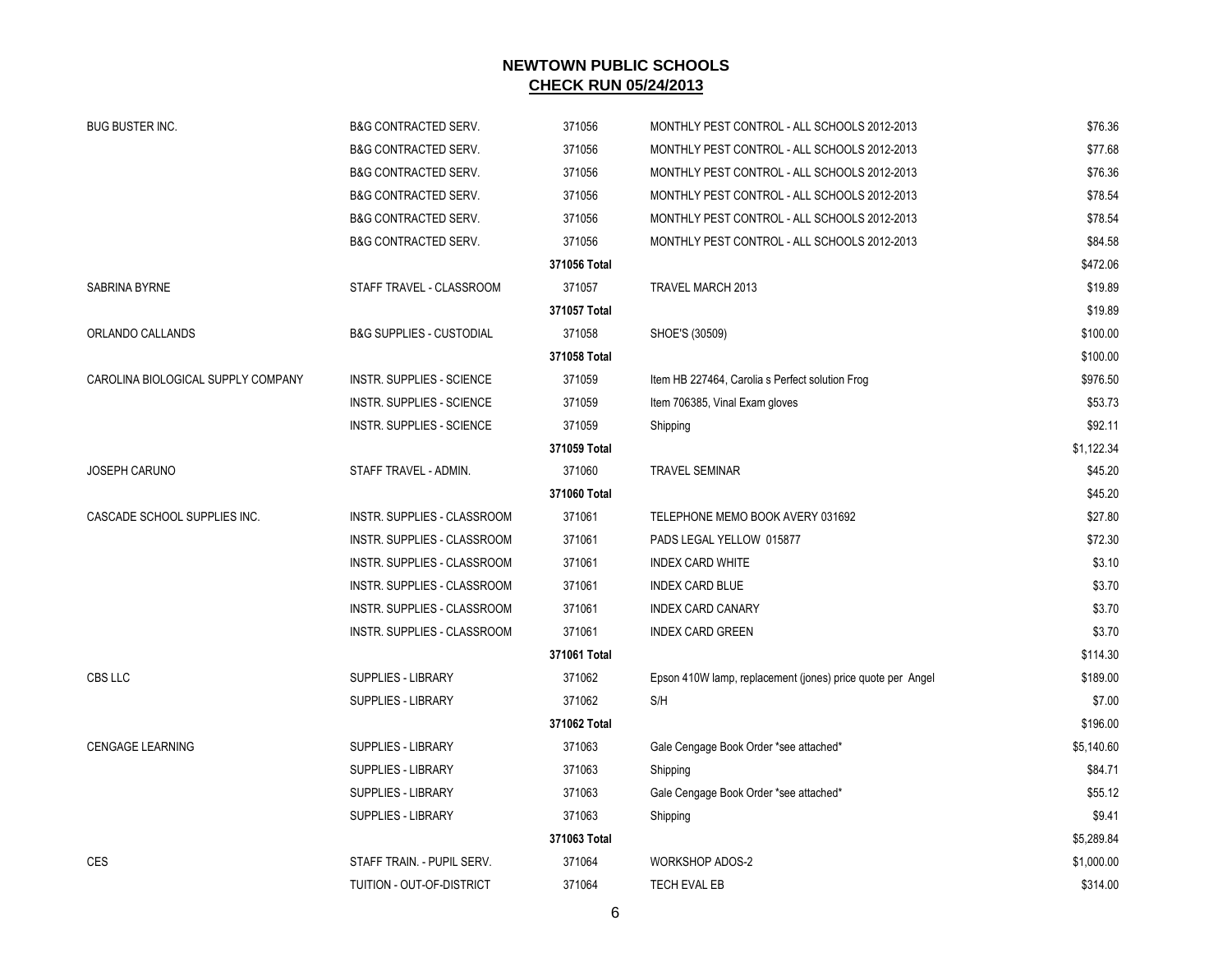| <b>CES</b>                           | REPAIRS - SP/HEAR.             | 371064       | TECH EVAL REED STUDENT ER                                         | \$1,162.00  |
|--------------------------------------|--------------------------------|--------------|-------------------------------------------------------------------|-------------|
|                                      |                                | 371064 Total |                                                                   | \$2,476.00  |
| <b>CHILD'S WORLD</b>                 | SUPPLIES - LIBRARY             | 371065       | The Childs World Publishing, Library Books                        | \$1,150.27  |
|                                      |                                | 371065 Total |                                                                   | \$1,150.27  |
| ANGELA CHONISKI                      | <b>INSTR. SUPPLIES - ART</b>   | 371066       | <b>ART BOOKS</b>                                                  | \$96.21     |
|                                      |                                | 371066 Total |                                                                   | \$96.21     |
| CONN VALLEY BIOLOGICAL SUPPLY CO.    | INSTR. SUPPLIES - CLASSROOM    | 371067       | Bullfrog Tadpoles, Large/12: TO ARRIVE THE WEEK OF APRIL 29, 2013 | \$32.00     |
|                                      | INSTR. SUPPLIES - CLASSROOM    | 371067       | Shipping/handling-please do not ship before April 29, 2013        | \$10.82     |
|                                      |                                | 371067 Total |                                                                   | \$42.82     |
| CONNECTICUT DEPARTMENT OF LABOR      | STAFF TRAIN. - B&G ADMIN.      | 371068       | FEE FOR MAINT ELECTRICAL APPRENTICE PROGRAM                       | \$110.00    |
|                                      |                                | 371068 Total |                                                                   | \$110.00    |
| <b>CONNECTICUT LIGHT &amp; POWER</b> | ELECTRICITY - H.               | 371069       | UTIL 51084633023                                                  | \$2,573.96  |
|                                      | ELECTRICITY - S.H.             | 371069       | UTIL 51057633059                                                  | \$1,733.27  |
|                                      | ELECTRICITY - S.H.             | 371069       | UTIL 51290453075                                                  | \$275.88    |
|                                      | ELECTRICITY - S.H.             | 371069       | UTIL 51922733035                                                  | \$69.81     |
|                                      | ELECTRICITY - M.G.             | 371069       | UTIL 51171733009                                                  | \$2,370.63  |
|                                      | ELECTRICITY - HOM.             | 371069       | UTIL 51844633024                                                  | \$4,543.46  |
|                                      | ELECTRICITY - RIS.             | 371069       | UTIL 51324453075                                                  | \$9,625.53  |
|                                      | ELECTRICITY - M.S.             | 371069       | UTIL 51658443072                                                  | \$4,474.34  |
|                                      | ELECTRICITY - H.S.             | 371069       | UTIL 51418253076                                                  | \$24,354.94 |
|                                      | ELECTRICITY - H.S.             | 371069       | UTIL 51223253097                                                  | \$38.50     |
|                                      | ELECTRICITY - H.S.             | 371069       | UTIL 51318375011                                                  | \$65.31     |
|                                      | ELECTRICITY - H.S.             | 371069       | UTIL 51356633040                                                  | \$39.00     |
|                                      | ELECTRICITY - H.S.             | 371069       | UTIL 51356633040                                                  | \$38.80     |
|                                      |                                | 371069 Total |                                                                   | \$50,203.43 |
| <b>JENNA CONNORS</b>                 | INSTR. SUPPLIES - CLASSROOM    | 371070       | PET SUPPLIES                                                      | \$27.28     |
|                                      |                                | 371070 Total |                                                                   | \$27.28     |
| <b>NANCY CONRON</b>                  | STAFF TRAVEL - STAFF DEVELOP.  | 371071       | TRAVEL APRIL 2013                                                 | \$79.78     |
|                                      |                                | 371071 Total |                                                                   | \$79.78     |
| <b>CREATIVE MUSIC &amp; ARTS LLC</b> | <b>INSTR. SUPPLIES - MUSIC</b> | 371072       | CONCERT AND CONTEST COLLECTION CLARINET                           | \$85.10     |
|                                      | <b>INSTR. SUPPLIES - MUSIC</b> | 371072       | CONCERT AND CONTEXT CLARINET                                      | \$35.65     |
|                                      |                                | 371072 Total |                                                                   | \$120.75    |
| <b>CREC</b>                          | STAFF TRAIN. - MATH            | 371074       | STEM Initiatives: What s Working? - 241-13-248-001 5/8/2013       | \$50.00     |
|                                      |                                | 371074 Total |                                                                   | \$50.00     |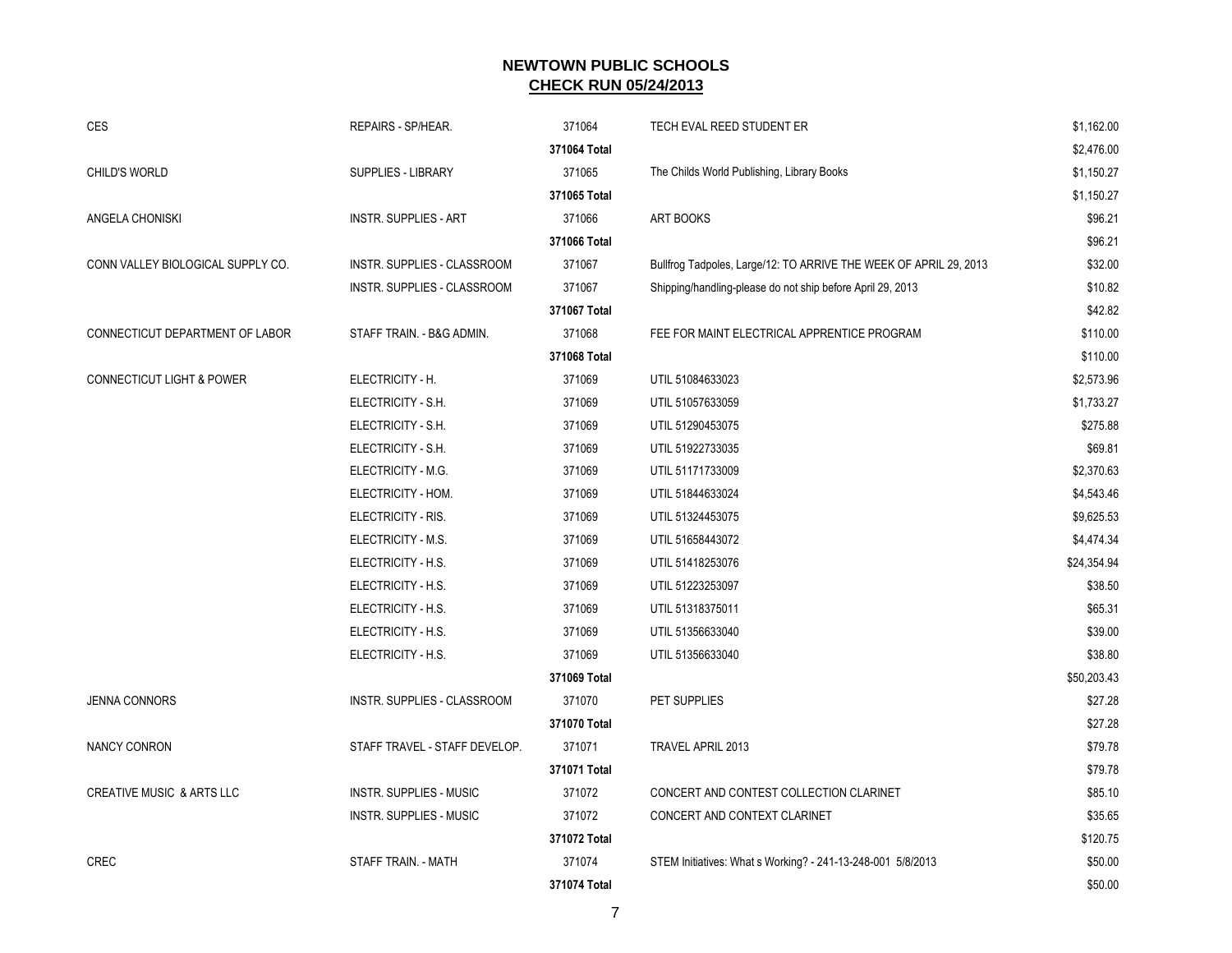|                            |                                     | 371073                 |                                                           |                    |
|----------------------------|-------------------------------------|------------------------|-----------------------------------------------------------|--------------------|
| CREC                       | STAFF TRAIN. - CLASSROOM            | 371073 Total           | MAKING SENSE OF TEACHING PERSONAL                         | \$85.00<br>\$85.00 |
| <b>CRYSTAL PRODUCTIONS</b> | <b>INSTR. SUPPLIES - ART</b>        | 371075                 | Elements and Principles of Design DVD - CPO198            | \$29.95            |
|                            | <b>INSTR. SUPPLIES - ART</b>        | 371075                 | Drawing for All Basic Shapes DVD - CP0198                 | \$19.95            |
|                            |                                     |                        |                                                           | \$9.95             |
|                            | <b>INSTR. SUPPLIES - ART</b>        | 371075<br>371075 Total | Shipping                                                  | \$59.85            |
| <b>CRYSTAL ROCK</b>        | INSTR. SUPPLIES - CLASSROOM         | 371076                 | Delivery of 20 5-Gallon Water Bottles, per month          | \$39.00            |
|                            | INSTR. SUPPLIES - CLASSROOM         | 371076                 | Nine Months rental of water cooler/heater                 | \$3.00             |
|                            |                                     | 371076 Total           |                                                           | \$42.00            |
| M.J. DALY, LLC             | <b>B&amp;G CONTRACTED SERV.</b>     | 371078                 | RECHARGE ANTIFREEZE IN GENERATOR ROOM - RIS               | \$998.00           |
|                            |                                     | 371078 Total           |                                                           | \$998.00           |
| <b>LYNETTE DARIA</b>       | STAFF TRAVEL - PUPIL SERV.          | 371079                 | SPEECH THERAPY SERV TRAVEL                                | \$22.15            |
|                            |                                     | 371079 Total           |                                                           | \$22.15            |
| DELL MARKETING L.P.        | REPAIRS - INFO. TECH.               | 371081                 | for Dell repairs 2012/13                                  | \$159.98           |
|                            | REPAIRS - INFO. TECH.               | 371081                 | for Dell repairs 2012/13                                  | \$89.99            |
|                            |                                     | 371081 Total           |                                                           | \$249.97           |
| DEMCO INC.                 | TEXTBOOKS - CLASSROOM               | 371082                 | 5/8 inch Prelaminated Dots White 207/Pkg #WH13400620      | \$34.20            |
|                            | TEXTBOOKS - CLASSROOM               | 371082                 | 1/2 inch Prelaminated Stars White 200/Pkg #WH13403330     | \$23.95            |
|                            | TEXTBOOKS - CLASSROOM               | 371082                 | 1/2 Prelaminated Stars Copper 200/Pkg #WH13403340         | \$23.95            |
|                            | TEXTBOOKS - CLASSROOM               | 371082                 | 1/2 inch Prelaminated Stars Red 200/Pkg                   | \$23.95            |
|                            | TEXTBOOKS - CLASSROOM               | 371082                 | 1/2 inch Prelaminated Stars Fluorescent Yellow 200/Pkg    | \$23.95            |
|                            | TEXTBOOKS - CLASSROOM               | 371082                 | 5/8 inch Prelaminated Dots Lavender 207/Pkg               | \$34.61            |
|                            | SUPPLIES - LIBRARY                  | 371082                 | 3-2pks Polyester Laminating film, 3-mil. Item #WH13575320 | \$319.78           |
|                            | SUPPLIES - LIBRARY                  | 371082                 | Library supplies. Please see attached.                    | \$624.49           |
|                            |                                     | 371082 Total           |                                                           | \$1,108.88         |
| SUZANNE D'ERAMO            | STAFF TRAVEL - SUPER.               | 371077                 | REIMB FOR INTERVIEW MEETINGS                              | \$787.88           |
|                            |                                     | 371077 Total           |                                                           | \$787.88           |
| PAUL DEVINE                | <b>B&amp;G SUPPLIES - CUSTODIAL</b> | 371083                 | SHOE'S (30509)                                            | \$100.00           |
|                            |                                     | 371083 Total           |                                                           | \$100.00           |
| DIRECT ENERGY BUSINESS     | ELECTRICITY - H.                    | 371084                 | UTIL 1130804                                              | \$2,104.84         |
|                            | ELECTRICITY - S.H.                  | 371084                 | UTIL 1130803                                              | \$1,482.20         |
|                            | ELECTRICITY - S.H.                  | 371084                 | UTIL 1130808                                              | \$328.12           |
|                            | ELECTRICITY - S.H.                  | 371084                 | UTIL 1130820                                              | \$33.76            |
|                            | ELECTRICITY - S.H.                  | 371084                 | UTIL 1130819                                              | \$8.03             |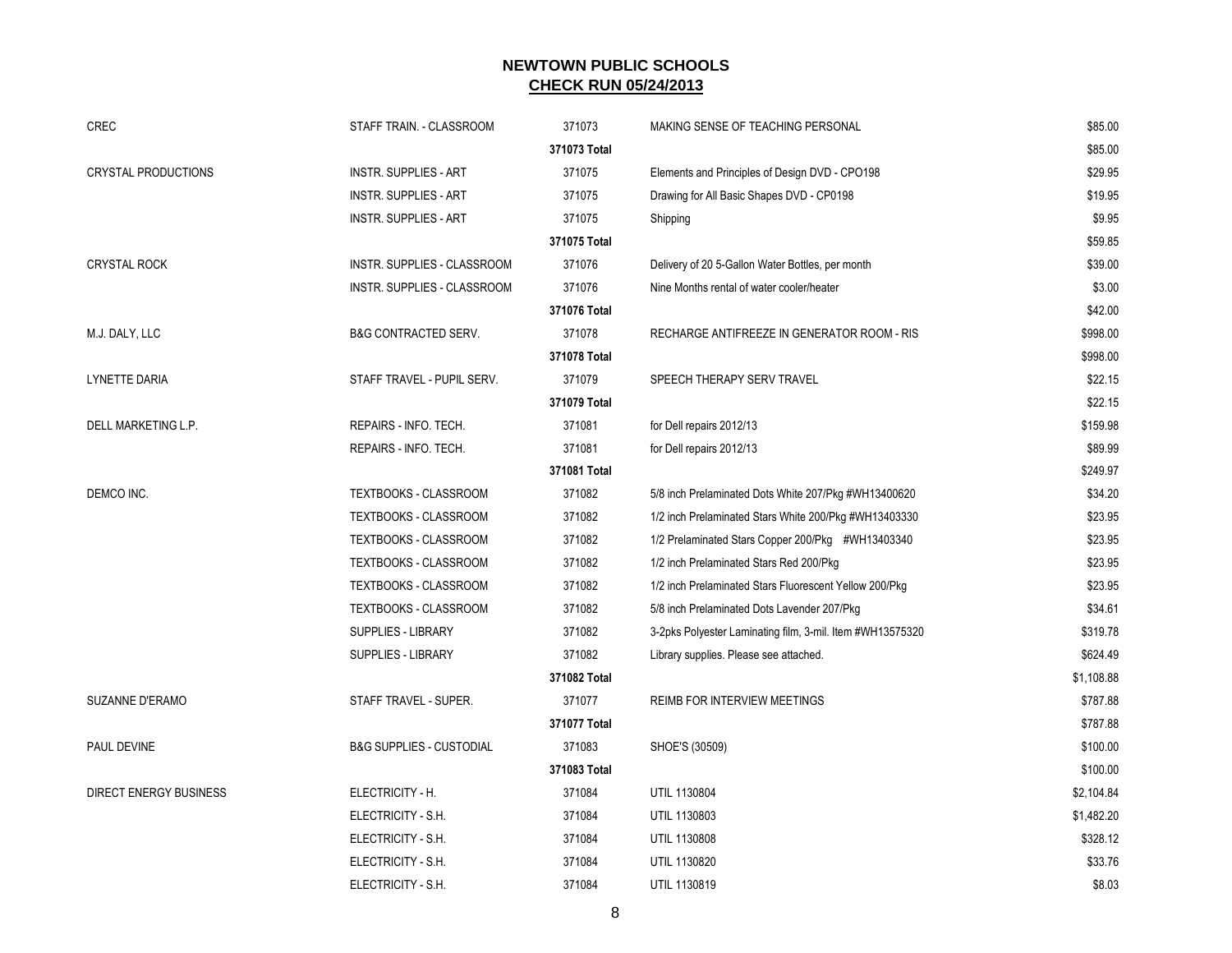| <b>DIRECT ENERGY BUSINESS</b> | ELECTRICITY - M.G.               | 371084       | UTIL 1130806                             | \$1,876.99  |
|-------------------------------|----------------------------------|--------------|------------------------------------------|-------------|
|                               | ELECTRICITY - M.G.               | 371084       | UTIL 1130805                             | \$22.51     |
|                               | ELECTRICITY - HOM.               | 371084       | UTIL 1130817                             | \$3,535.21  |
|                               | ELECTRICITY - RIS.               | 371084       | UTIL 1130809                             | \$10,887.24 |
|                               | ELECTRICITY - M.S.               | 371084       | UTIL 1130816                             | \$5,383.92  |
|                               | ELECTRICITY - M.S.               | 371084       | UTIL 1130815                             | \$11.25     |
|                               | ELECTRICITY - M.S.               | 371084       | UTIL 1130814                             | \$8.03      |
|                               | ELECTRICITY - M.S.               | 371084       | UTIL 1130813                             | \$51.95     |
|                               | ELECTRICITY - M.S.               | 371084       | UTIL 1130812                             | \$14.08     |
|                               | ELECTRICITY - H.S.               | 371084       | UTIL 1130811                             | \$27,353.10 |
|                               | ELECTRICITY - H.S.               | 371084       | UTIL 1130810                             | \$1.24      |
|                               |                                  | 371084 Total |                                          | \$53,102.47 |
| <b>CHARLES DUMAIS</b>         | STAFF TRAVEL - ADMIN.            | 371085       | TRAVEL SWC BANQUET & CAS                 | \$52.55     |
|                               | STAFF TRAVEL - ADMIN.            | 371085       | <b>TRAVEL CAS</b>                        | \$45.69     |
|                               |                                  | 371085 Total |                                          | \$98.24     |
| DURKINS INC.                  | OFF. SUPPLIES - ADMIN.           | 371086       | FLAGS FOR STUDENT EXCHANGE               | \$231.72    |
|                               |                                  | 371086 Total |                                          | \$231.72    |
| <b>EAST RIVER ENERGY</b>      | FUEL OIL - GEN.                  | 371087       | <b>FUEL OIL 2012/13 GEN</b>              | \$1,134.88  |
|                               | FUEL OIL - GEN.                  | 371087       | <b>FUEL OIL 2012/13 GEN</b>              | \$1,013.11  |
|                               | FUEL OIL - H.                    | 371087       | <b>FUEL OIL 2012/13 HAW</b>              | \$12,182.31 |
|                               | FUEL OIL - M.G.                  | 371087       | FUEL OIL 2012/13 M/G                     | \$11,823.24 |
|                               | FUEL OIL - HOM.                  | 371087       | FUEL OIL 2012/13 HOM                     | \$12,168.81 |
|                               | FUEL OIL - M.S.                  | 371087       | FUEL OIL 2012/13 M/S                     | \$24,303.86 |
|                               | FUEL OIL - M.S.                  | 371087       | FUEL OIL 2012/13 M/S                     | \$3,079.99  |
|                               |                                  | 371087 Total |                                          | \$65,706.20 |
| EDUCATIONAL INNOVATIONS INC.  | <b>INSTR. SUPPLIES - SCIENCE</b> | 371089       | Gro Beast Dinosaur, GB-1                 | \$120.00    |
|                               | <b>INSTR. SUPPLIES - SCIENCE</b> | 371089       | Timer replacement batteries, Item Bat 60 | \$10.95     |
|                               | <b>INSTR. SUPPLIES - SCIENCE</b> | 371089       | Shipping charge                          | \$13.10     |
|                               |                                  | 371089 Total |                                          | \$144.05    |
| <b>EXCEL TUTORING LLC</b>     | TUTORS - HOMEBOUND               | 371090       | <b>HOMEBOUND TUTORING</b>                | \$270.00    |
|                               | <b>TUTORS - HOMEBOUND</b>        | 371090       | <b>HOMEBOUND TUTORING</b>                | \$270.00    |
|                               | TUTORS - HOMEBOUND               | 371090       | <b>HOMEBOUND TUTORING</b>                | \$187.50    |
|                               | <b>TUTORS - HOMEBOUND</b>        | 371090       | HOMEBOUND TUTORING                       | \$670.00    |
|                               | <b>TUTORS - HOMEBOUND</b>        | 371090       | HOMEBOUND TUTORING                       | \$205.00    |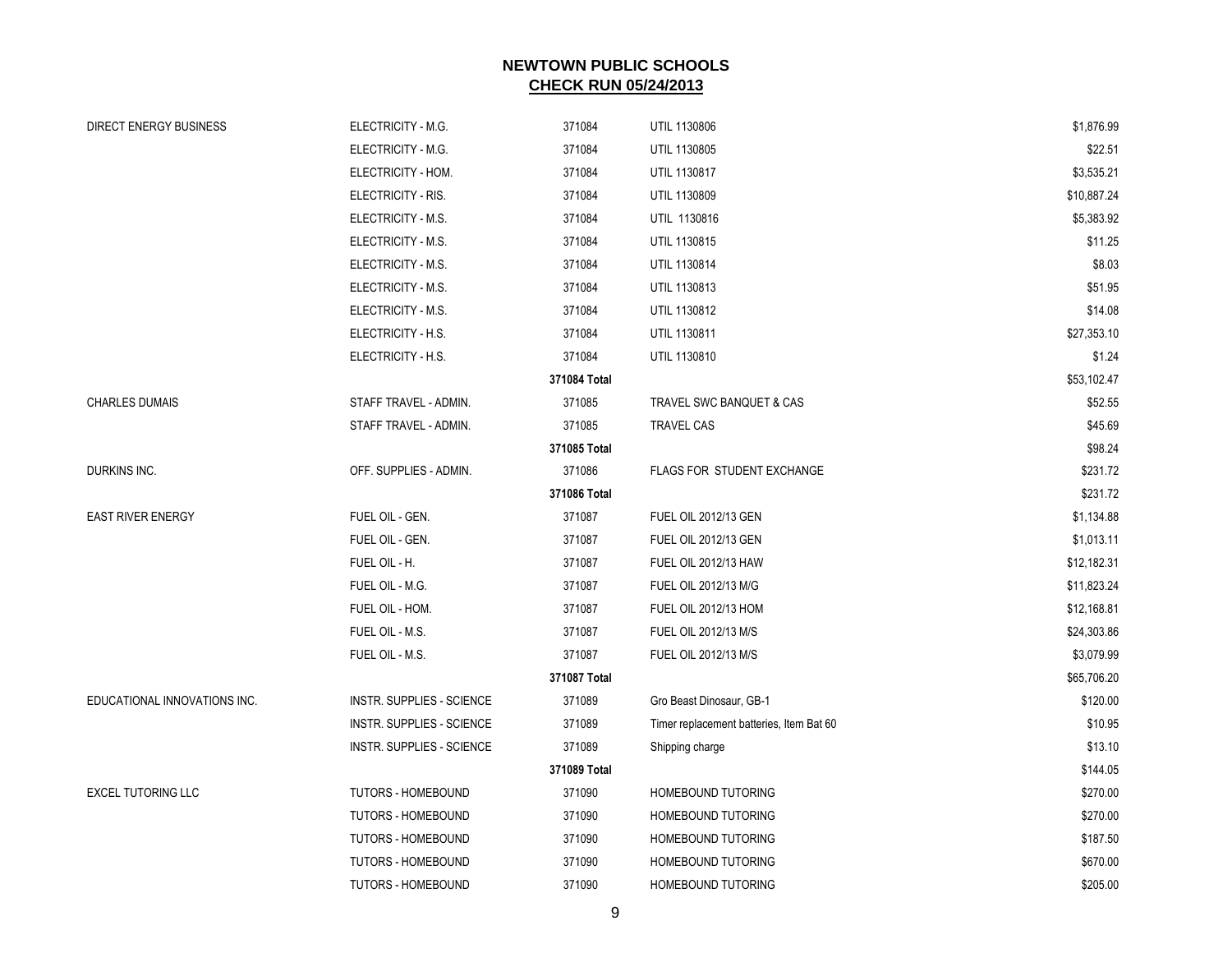| <b>EXCEL TUTORING LLC</b>           | <b>TUTORS - HOMEBOUND</b>     | 371090       | <b>HOMEBOUND TUTORING</b>                          | \$410.00   |
|-------------------------------------|-------------------------------|--------------|----------------------------------------------------|------------|
|                                     | <b>TUTORS - HOMEBOUND</b>     | 371090       | <b>HOMEBOUND TUTORING</b>                          | \$610.00   |
|                                     | <b>TUTORS - HOMEBOUND</b>     | 371090       | <b>HOMEBOUND TUTORING</b>                          | \$30.00    |
|                                     | <b>TUTORS - HOMEBOUND</b>     | 371090       | <b>HOMEBOUND TUTORING</b>                          | \$270.00   |
|                                     | <b>TUTORS - HOMEBOUND</b>     | 371090       | <b>HOMEBOUND TUTORING</b>                          | \$540.00   |
|                                     | TUTORS - HOMEBOUND            | 371090       | <b>HOMEBOUND TUTORING</b>                          | \$187.50   |
|                                     | <b>TUTORS - HOMEBOUND</b>     | 371090       | <b>HOMEBOUND TUTORING</b>                          | \$420.00   |
|                                     | <b>TUTORS - HOMEBOUND</b>     | 371090       | <b>HOMEBOUND TUTORING</b>                          | \$135.00   |
|                                     | <b>TUTORS - HOMEBOUND</b>     | 371090       | <b>HOMEBOUND TUTORING</b>                          | \$400.00   |
|                                     | <b>TUTORS - HOMEBOUND</b>     | 371090       | <b>HOMEBOUND TUTORING</b>                          | \$610.00   |
|                                     | <b>TUTORS - HOMEBOUND</b>     | 371090       | <b>HOMEBOUND TUTORING</b>                          | \$30.00    |
|                                     |                               | 371090 Total |                                                    | \$5,245.00 |
| F & M ELECTRICAL SUPPLY CO, INC.    | B. & G. REPAIRS - M.G.        | 371091       | REPAIR PARTS (BULBS) - MG                          | \$169.94   |
|                                     | B. & G. REPAIRS - HOM.        | 371091       | <b>EMERGENCY LIGHTS - HOM</b>                      | \$43.49    |
|                                     | B. & G. REPAIRS - RIS.        | 371091       | REPAIR PARTS (LIGHTS) - RIS                        | \$439.04   |
|                                     | B. & G. REPAIRS - RIS.        | 371091       | <b>REPAIR PARTS (LIGHTS) - RIS</b>                 | \$131.35   |
|                                     | B. & G. REPAIRS - RIS.        | 371091       | <b>REPAIR PARTS (LIGHTS) - RIS</b>                 | \$22.55    |
|                                     | B. & G. REPAIRS - RIS.        | 371091       | REPAIR PARTS (LIGHTS) - RIS                        | \$135.63   |
|                                     | B. & G. REPAIRS - M.S.        | 371091       | UPS JOB COMPUTER ROOM - NMS                        | \$111.53   |
|                                     | B. & G. REPAIRS - M.S.        | 371091       | UPS JOB COMPUTER ROOM - NMS                        | \$174.61   |
|                                     | B. & G. REPAIRS - M.S.        | 371091       | UPS JOB COMPUTER ROOM - NMS                        | \$323.91   |
|                                     |                               | 371091 Total |                                                    | \$1,552.05 |
| PAMELA F. FAGAN                     | INSTR. SUPPLIES - CLASSROOM   | 371092       | <b>LESSON SUPPLIES</b>                             | \$132.95   |
|                                     |                               | 371092 Total |                                                    | \$132.95   |
| <b>FAIR AUTO SUPPLY</b>             | REPAIRS - MAINT.              | 371093       | MAINT VEHICLE REPAIR PARTS 2012-2013               | \$18.29    |
|                                     | REPAIRS - MAINT.              | 371093       | MAINT VEHICLE REPAIR PARTS 2012-2013               | \$8.88     |
|                                     | REPAIRS - MAINT.              | 371093       | MAINT VEHICLE REPAIR PARTS 2012-2013               | \$9.40     |
|                                     | REPAIRS - MAINT.              | 371093       | MAINT VEHICLE REPAIR PARTS 2012-2013               | \$16.98    |
|                                     | REPAIRS - MAINT.              | 371093       | MAINT VEHICLE REPAIR PARTS 2012-2013               | \$11.70    |
|                                     |                               | 371093 Total |                                                    | \$65.25    |
| <b>FLAGHOUSE</b>                    | <b>INSTR. SUPPLIES - P.E.</b> | 371094       | Travel Log - W11213 #901470 Free Shipping by 12/31 | \$52.95    |
|                                     |                               | 371094 Total |                                                    | \$52.95    |
| <b>FOLLETT EDUCATIONAL SERVICES</b> | <b>SUPPLIES - LIBRARY</b>     | 371095       | Hardcover and paperback 2014 Nutmeg books.         | \$16.08    |
|                                     | INSTR. SUPPLIES - WORLD LANG. | 371095       | AVANCEMOS CUADERNO LEVEL 3 ISBN 0-618-78220-6      | \$2,940.00 |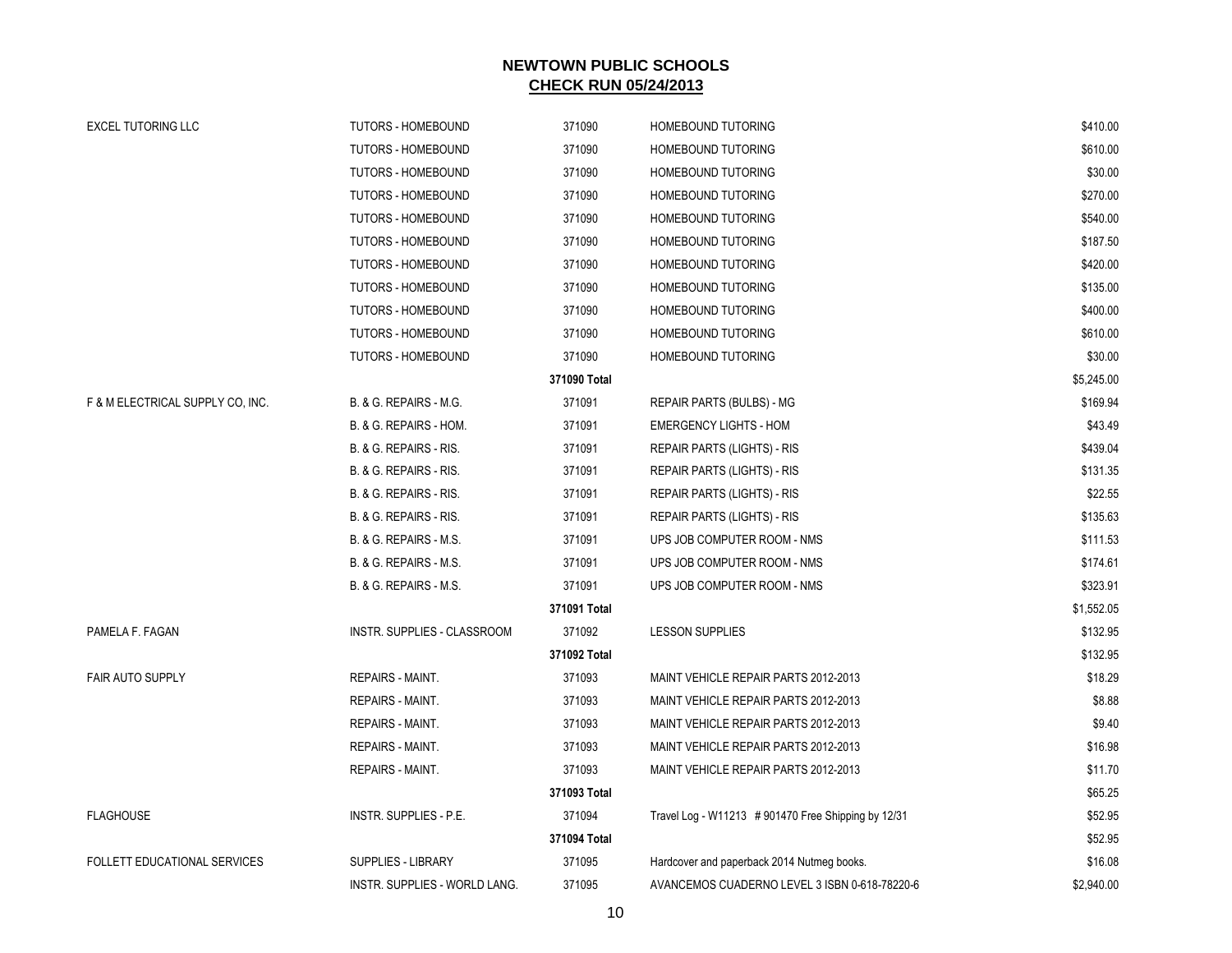| <b>FOLLETT EDUCATIONAL SERVICES</b> | <b>INSTR. SUPPLIES - WORLD LANG.</b> | 371095       | AVANCEMOS CUADERNO LEVEL 2 - ISBN 0-618-78219-2                       | \$3,792.60  |
|-------------------------------------|--------------------------------------|--------------|-----------------------------------------------------------------------|-------------|
|                                     |                                      | 371095 Total |                                                                       | \$6,748.68  |
| FUTURISTICS RESEARCH INC.           | CONTRACTED SERV. - ADMIN.            | 371096       | ALUMNI SURVEY                                                         | \$4,000.00  |
|                                     | CONTRACTED SERV. - GUIDANCE          | 371096       | ALUMNI SURVEY                                                         | \$2,450.00  |
|                                     |                                      | 371096 Total |                                                                       | \$6,450.00  |
| GERONNURSING & RESPITE CARE INC.    | PROF. SERV. - HEALTH ELEM/RIS        | 371097       | <b>STARR SERVICES</b>                                                 | \$2,052.57  |
|                                     | PROF. SERV. - HEALTH ELEM/RIS        | 371097       | <b>STARR SERVICES</b>                                                 | \$2,403.01  |
|                                     | PROF. SERV. - HEALTH ELEM/RIS        | 371097       | <b>STARR SERVICES</b>                                                 | \$1,919.07  |
|                                     |                                      | 371097 Total |                                                                       | \$6,374.65  |
| <b>GIA PUBLICATIONS INC.</b>        | <b>INSTR. SUPPLIES - MUSIC</b>       | 371098       | Jump Right In Bass Solo Book 2, Item G-J166                           | \$5.50      |
|                                     | INSTR. SUPPLIES - MUSIC              | 371098       | Jump Right In Bass Solo Book 3. Item G-J221                           | \$5.50      |
|                                     | INSTR. SUPPLIES - MUSIC              | 371098       | Jump Right In Recorder Book 2, G-J245                                 | \$16.50     |
|                                     | INSTR. SUPPLIES - MUSIC              | 371098       | Jump Right In Teachers Guide for Strings, Item G-J317                 | \$50.00     |
|                                     | INSTR. SUPPLIES - MUSIC              | 371098       | Shipping                                                              | \$10.07     |
|                                     |                                      | 371098 Total |                                                                       | \$87.57     |
| <b>GLOBAL EQUIPMENT COMPANY</b>     | INSTR. SUPPLIES - CLASSROOM          | 371099       | Commercial Rolling Ladder, LAD-3-B Item T91b523665. 3 steps           | \$236.95    |
|                                     | INSTR. SUPPLIES - CLASSROOM          | 371099       | Shipping                                                              | \$114.66    |
|                                     |                                      | 371099 Total |                                                                       | \$351.61    |
| <b>GLOBAL MECHANICAL LLC</b>        | <b>B&amp;G CONTRACTED SERV.</b>      | 371100       | CHANGE OUT ZONE VALVES / MOTORS - HOM / RIS / NHS                     | \$6,126.62  |
|                                     | <b>B&amp;G CONTRACTED SERV.</b>      | 371100       | CHANGE OUT ZONE VALVES / MOTORS - HOM / RIS / NHS                     | \$2,053.05  |
|                                     | <b>B&amp;G CONTRACTED SERV.</b>      | 371100       | CHANGE OUT ZONE VALVES / MOTORS - HOM / RIS / NHS                     | \$6,010.00  |
|                                     |                                      | 371100 Total |                                                                       | \$14,189.67 |
| <b>GOODWILL</b>                     | PROF. SERV. - TRANSITIONAL           | 371101       | <b>TRANSITIONAL SERVICES</b>                                          | \$1,512.54  |
|                                     | PROF. SERV. - TRANSITIONAL           | 371101       | <b>TRANSITIONAL SERVICES</b>                                          | \$1,966.99  |
|                                     |                                      | 371101 Total |                                                                       | \$3,479.53  |
| GOVCONNECTION, INC.                 | <b>SUPPLIES - LIBRARY</b>            | 371102       | Item #9785351 Manuf. Part #29146 Value series F-Type RG59 Video Cable | \$26.95     |
|                                     | SUPPLIES - LIBRARY                   | 371102       | Shipping and handling as per Quote #23366964.01                       | \$3.07      |
|                                     | SUPPLIES - LIBRARY                   | 371102       | Item #9785351 Manuf. Part #29146 Value series F-Type RG59 Video Cable | (\$10.67)   |
|                                     | SUPPLIES - LIBRARY                   | 371102       | Shipping and handling as per Quote #23366964.01                       | (\$1.93)    |
|                                     | <b>SUPPLIES - LIBRARY</b>            | 371102       | Item #9785351 Manuf. Part #29146 Value series F-Type RG59 Video Cable | \$10.67     |
|                                     | SUPPLIES - LIBRARY                   | 371102       | Shipping and handling as per Quote #23366964.01                       | \$1.93      |
|                                     | INSTR. SUPPLIES - ENGLISH            | 371102       | CE 505A TONER                                                         | \$170.02    |
|                                     | <b>INSTR. SUPPLIES - ENGLISH</b>     | 371102       | CE 278A TONER                                                         | \$601.28    |
|                                     | INSTR. SUPPLIES - SCIENCE            | 371102       | CE 505A TONER                                                         | \$340.04    |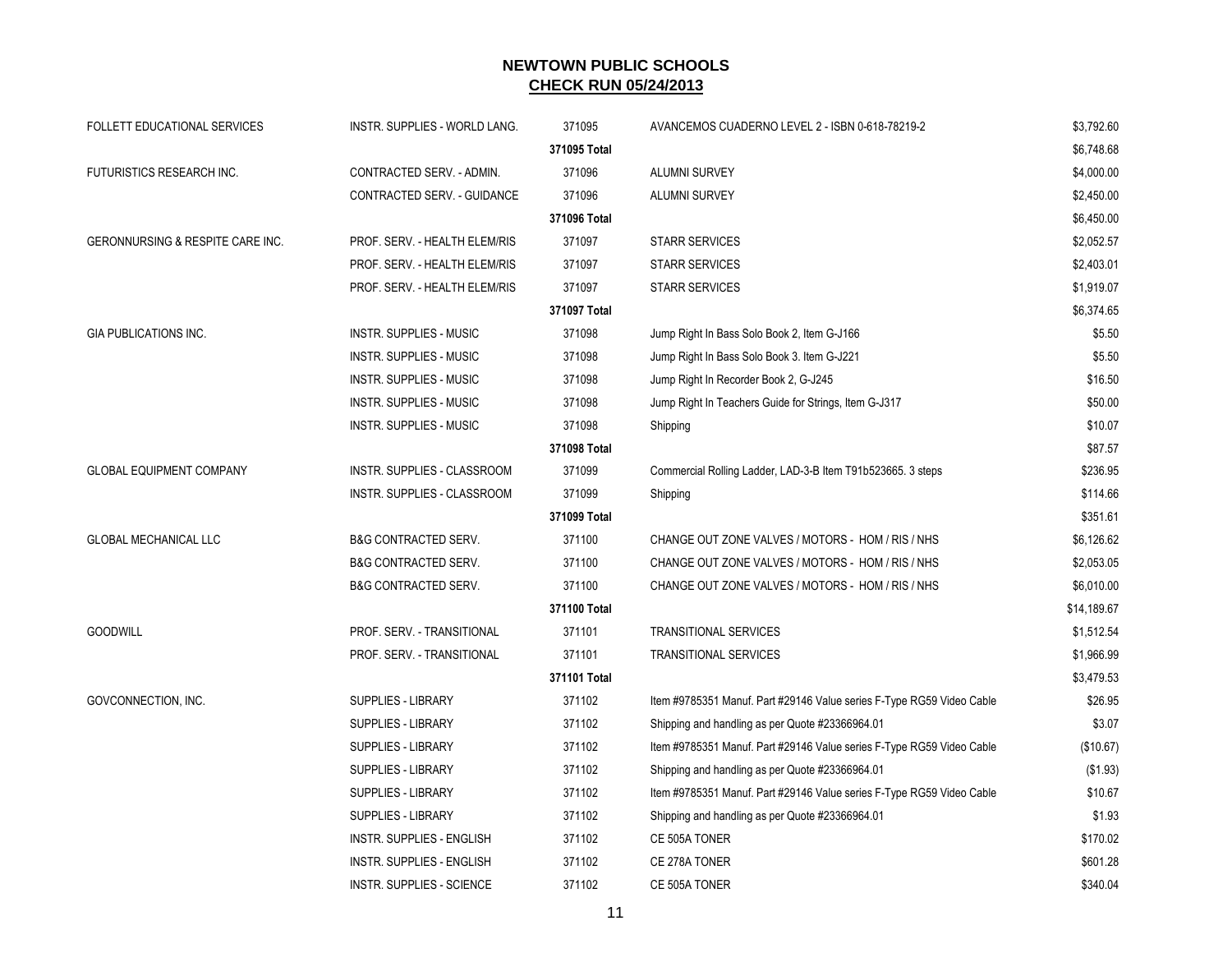| GOVCONNECTION, INC.                | INSTR. SUPPLIES - SCIENCE           | 371102       | 12416214 Q2612D HP CARTRIDGE                                                   | \$287.98   |
|------------------------------------|-------------------------------------|--------------|--------------------------------------------------------------------------------|------------|
|                                    | INSTR. SUPPLIES - SOC. STUDIES      | 371102       | 13344831 CF340A HP CARTRIDGE                                                   | \$331.99   |
|                                    | INSTR. SUPPLIES - SOC. STUDIES      | 371102       | 13344822 CE278D HP CARTRIDGE                                                   | \$139.17   |
|                                    | INSTR. SUPPLIES - SOC. STUDIES      | 371102       | 9024033 CC530AD HP CARTRIDGE                                                   | \$177.99   |
|                                    | REPAIRS - INFO. TECH.               | 371102       | Battery for APC UPS at HOM 5354457 - RBC17                                     | \$38.95    |
|                                    | REPAIRS - INFO. TECH.               | 371102       | Shipping                                                                       | \$5.00     |
|                                    |                                     | 371102 Total |                                                                                | \$2,122.44 |
| <b>GRAINGER</b>                    | B. & G. REPAIRS - S.H.              | 371103       | LATCHING DOUBLE HINGED SAFETY CLASP - SH                                       | \$10.52    |
|                                    | <b>B&amp;G SUPPLIES - MAINT.</b>    | 371103       | SCREWDRIVER SET, BITS, PIPE SEALANT, SNAP RING PLIERS                          | \$63.22    |
|                                    | <b>B&amp;G SUPPLIES - MAINT.</b>    | 371103       | SCREWDRIVER SET, BITS, PIPE SEALANT, SNAP RING PLIERS                          | \$95.02    |
|                                    | <b>B&amp;G SUPPLIES - MAINT.</b>    | 371103       | SCREWDRIVER SET, BITS, PIPE SEALANT                                            | \$76.97    |
|                                    |                                     | 371103 Total |                                                                                | \$245.73   |
| <b>GRIFFIN GREENHOUSE SUPPLIES</b> | INSTR. SUPPLIES - C.W.E.            | 371104       | FLAT BED-TREATED WOOD- FIBER POT                                               | \$525.67   |
|                                    | INSTR. SUPPLIES - C.W.E.            | 371104       | PLANTING SUPPLIES                                                              | \$631.03   |
|                                    | INSTR. SUPPLIES - C.W.E.            | 371104       | <b>PLANTING SUPPLIES</b>                                                       | \$9.47     |
|                                    |                                     | 371104 Total |                                                                                | \$1,166.17 |
| HAT CITY PAPER & SUPPLY CO.        | <b>B&amp;G SUPPLIES - CUSTODIAL</b> | 371105       | PAPER PRODUCTS, DEODORIZER, DISPENSERS, BACTERIA/ENZYME                        | \$5,680.00 |
|                                    | <b>B&amp;G SUPPLIES - CUSTODIAL</b> | 371105       | PAPER PRODUCTS, DEODORIZER, DISPENSERS, BACTERIA/ENZYME                        | \$243.04   |
|                                    |                                     | 371105 Total |                                                                                | \$5,923.04 |
| <b>HEINEMANN</b>                   | STAFF TRAIN. - CLASSROOM            | 371106       | Units of Study for Teaching Reading 3-5/ A Curriculum for the Reading Workshop | \$1,673.00 |
|                                    | STAFF TRAIN. - CLASSROOM            | 371106       | Shipping 10%                                                                   | \$167.30   |
|                                    |                                     | 371106 Total |                                                                                | \$1,840.30 |
| HERFF JONES, INC.                  | PRINTING - ADMIN.                   | 371107       | <b>DIPLOMAS</b>                                                                | \$2,061.88 |
|                                    |                                     | 371107 Total |                                                                                | \$2,061.88 |
| <b>HESS CORPORATION</b>            | PROPANE & NATURAL GAS - RIS.        | 371108       | GAS 0386862                                                                    | \$4,362.02 |
|                                    | PROPANE & NATURAL GAS - M.S.        | 371108       | GAS 0487771                                                                    | \$159.64   |
|                                    |                                     | 371108 Total |                                                                                | \$4,521.66 |
| <b>HUSSEY SEATING COMPANY</b>      | B. & G. REPAIRS - H.                | 371109       | GYM EQUIPMENT REPAIRS - HAWLEY                                                 | \$218.00   |
|                                    | B. & G. REPAIRS - H.                | 371109       | GYM EQUIPMENT REPAIRS - HAWLEY                                                 | \$1,700.00 |
|                                    | B. & G. REPAIRS - M.S.              | 371109       | GYM EQUIPMENT REPAIRS - NMS                                                    | \$960.00   |
|                                    | B. & G. REPAIRS - H.S.              | 371109       | REPLACE ADA LOCKING CABLES - NHS BLEACHERS                                     | \$1,660.00 |
|                                    |                                     | 371109 Total |                                                                                | \$4,538.00 |
| <b>IMTI</b>                        | STAFF TRAIN. - B&G ADMIN.           | 371110       | ELECTRICIAN UPDATE STATE MANDATED CLASS - JESSE BAILEY                         | \$85.00    |
|                                    |                                     | 371110 Total |                                                                                | \$85.00    |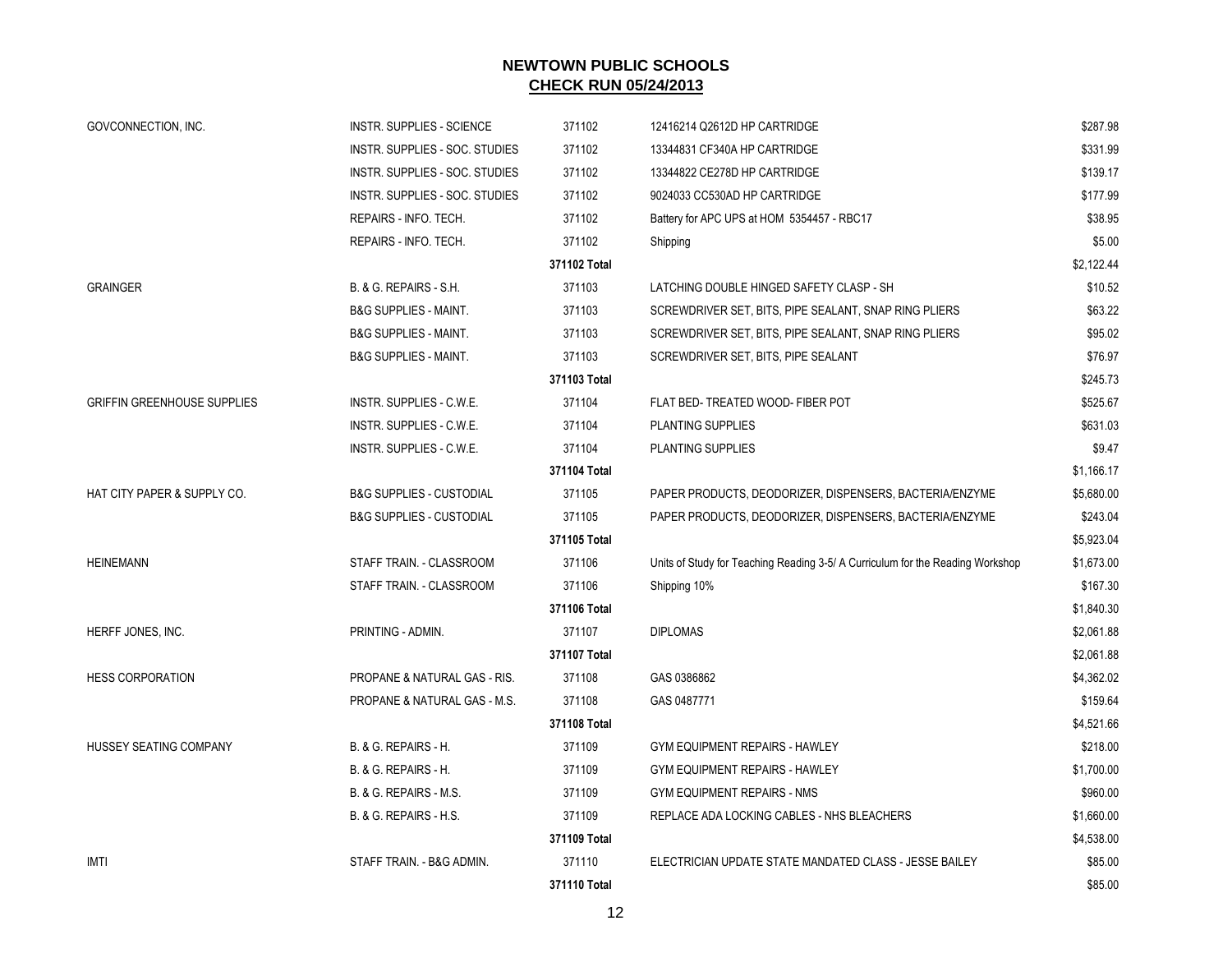| THE INSTITUTE OF PROFESSIONAL PRACTICE | PROF. SERV. - PSYCH/MED. EVAL.   | 371111       | <b>CONSULTATION SERVICES AUTISM</b>                         | \$8,600.00 |
|----------------------------------------|----------------------------------|--------------|-------------------------------------------------------------|------------|
|                                        |                                  | 371111 Total |                                                             | \$8,600.00 |
| <b>ITSAVVY LLC</b>                     | REPAIRS - INFO. TECH.            | 371112       | Tripp Lite SmartOnLine UPS SU1500RTXL2UA                    | \$645.75   |
|                                        | REPAIRS - INFO. TECH.            | 371112       | Tripp Lite SmartOnLine UPS SU1500RTXL2UA                    | \$190.96   |
|                                        | REPAIRS - INFO. TECH.            | 371112       | Tripp Lite SmartOnLine UPS SU1500RTXL2UA                    | (\$38.56)  |
|                                        | REPAIRS - INFO. TECH.            | 371112       | Tripp Lite SmartOnLine UPS SU1500RTXL2UA                    | \$416.23   |
|                                        | REPAIRS - INFO. TECH.            | 371112       | Tripp Lite Remote Management Adapter SNMPWEBCARD            | \$381.92   |
|                                        |                                  | 371112 Total |                                                             | \$1,596.30 |
| <b>KRISTEN JACKSON</b>                 | STAFF TRAVEL - PUPIL SERV.       | 371113       | TRAVEL MAY 2013                                             | \$74.18    |
|                                        |                                  | 371113 Total |                                                             | \$74.18    |
| <b>JOLLY FARMER PRODUCTS</b>           | INSTR. SUPPLIES - C.W.E.         | 371114       | WOOD BASKETS- KNOT GLOVES POCKET PROBE SEE SHOPPING CART    | \$548.37   |
|                                        |                                  | 371114 Total |                                                             | \$548.37   |
| K - MAN GLASS CORP                     | B. & G. REPAIRS - M.G.           | 371115       | REPLACE BROKEN WINDOW - MG                                  | \$185.10   |
|                                        |                                  | 371115 Total |                                                             | \$185.10   |
| RACHEL KALISH                          | PROF. SERV. - SP/HEAR.           | 371116       | <b>STARR SPEECH SERVICES</b>                                | \$1,200.00 |
|                                        |                                  | 371116 Total |                                                             | \$1,200.00 |
| KAMCO SUPPLY CORP OF NEW ENGLAND       | <b>B&amp;G SUPPLIES - MAINT.</b> | 371117       | STUDS, READY-MIX, TRIMTEX, SCREWS, DRYWALL - MAINT SUPPLIES | \$535.06   |
|                                        |                                  | 371117 Total |                                                             | \$535.06   |
| KENNEDY CENTER, INC.                   | PROF. SERV. - TRANSITIONAL       | 371118       | <b>TRANS SERVICES</b>                                       | \$2,675.00 |
|                                        |                                  | 371118 Total |                                                             | \$2,675.00 |
| KINSLEY POWER SYSTEMS                  | B. & G. REPAIRS - HOM.           | 371120       | TIE IN ATS WITH NEW GENERATOR - HOM                         | \$735.00   |
|                                        |                                  | 371120 Total |                                                             | \$735.00   |
| KLINGBERG FAMILY CENTERS INC.          | TUITION - OUT-OF-DISTRICT        | 371121       | SCHOOL NAME RAYMOND HILL SCHOOL                             | (\$360.40) |
|                                        | TUITION - OUT-OF-DISTRICT        | 371121       | SCHOOL NAME RAYMOND HILL SCHOOL                             | \$6,126.80 |
|                                        | TUITION - OUT-OF-DISTRICT        | 371121       | PLACEMENT NHS STUDENT TP                                    | \$2,522.80 |
|                                        |                                  | 371121 Total |                                                             | \$8,289.20 |
| PAM KOHN                               | <b>INSTR. SUPPLIES - READING</b> | 371122       | <b>TRAVEL</b>                                               | \$38.95    |
|                                        | <b>INSTR. SUPPLIES - READING</b> | 371122       | <b>CURR WORKBOOK LABELING DOTS</b>                          | \$70.61    |
|                                        |                                  | 371122 Total |                                                             | \$109.56   |
| THOMAS M. KUROSKI                      | <b>INSTR. SUPPLIES - SCIENCE</b> | 371123       | ANATOMY BOOKS FOR AWARDS                                    | \$32.00    |
|                                        | <b>INSTR. SUPPLIES - SCIENCE</b> | 371123       | CHICKEN LEGS FOR LAB                                        | \$15.06    |
|                                        |                                  | 371123 Total |                                                             | \$47.06    |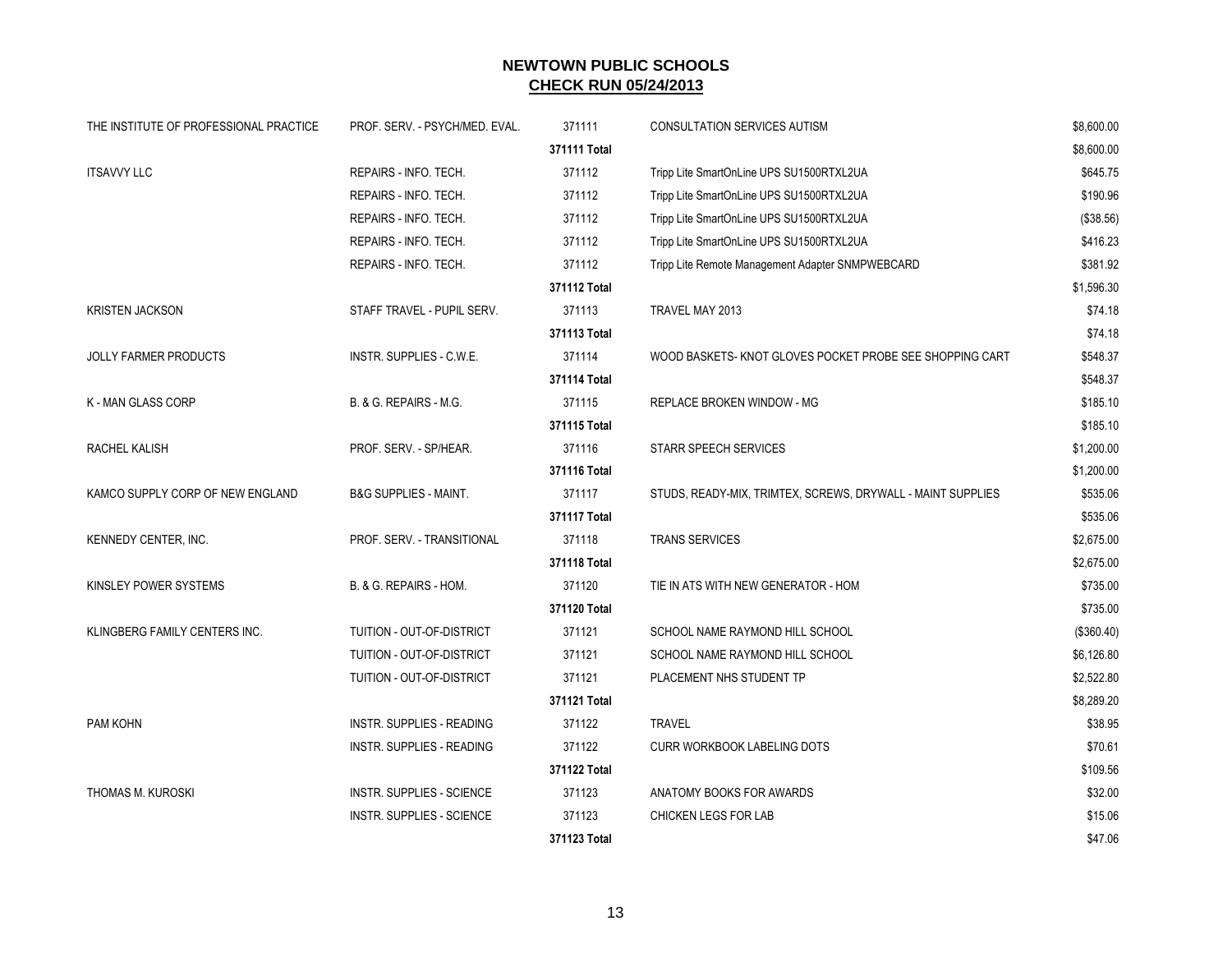| LEAHY'S FUELS INC.                | PROPANE & NATURAL GAS - M.G.        | 371124       | PROPANE 56117G                    | \$422.23   |
|-----------------------------------|-------------------------------------|--------------|-----------------------------------|------------|
|                                   | PROPANE & NATURAL GAS - H.S.        | 371124       | PROPANE 97208G                    | \$691.36   |
|                                   |                                     | 371124 Total |                                   | \$1,113.59 |
| LINDAMOOD-BELL LEARNING PROCESSES | STAFF TRAIN. - PUPIL SERV.          | 371125       | TO ATTEND LINDAMOOD-BELL WORKSHOP | \$645.05   |
|                                   |                                     | 371125 Total |                                   | \$645.05   |
| LINDQUIST SECURITY TECHNOLOGIES   | B. & G. REPAIRS - RIS.              | 371126       | DOOR REPLACE - RIS                | \$1,420.00 |
|                                   | B. & G. REPAIRS - H.S.              | 371126       | DOOR REPAIR PARTS - NHS           | \$336.08   |
|                                   | B. & G. REPAIRS - H.S.              | 371126       | DOOR REPAIR PARTS - NHS           | \$992.00   |
|                                   | B. & G. REPAIRS - H.S.              | 371126       | DOOR REPAIR PARTS - NHS           | \$298.13   |
|                                   |                                     | 371126 Total |                                   | \$3,046.21 |
| DEB LINLEY LLC                    | CONTRACTED SERV. - WORLD LANG.      | 371127       | <b>TANGO WORKSHOP</b>             | \$160.00   |
|                                   |                                     | 371127 Total |                                   | \$160.00   |
| LITERACY HOW, INC.                | PROF. SERV. - PSYCH/MED. EVAL.      | 371128       | CONSULTATION FOR REED STUDENT     | \$450.00   |
|                                   |                                     | 371128 Total |                                   | \$450.00   |
| <b>JIM LYNCH</b>                  | <b>B&amp;G SUPPLIES - CUSTODIAL</b> | 371129       | SHOE'S (30509)                    | \$100.00   |
|                                   |                                     | 371129 Total |                                   | \$100.00   |
| <b>MARTIN MAGAZZI</b>             | <b>B&amp;G SUPPLIES - CUSTODIAL</b> | 371130       | SHOE'S (30509)                    | \$95.69    |
|                                   |                                     | 371130 Total |                                   | \$95.69    |
| MAGNAKLEEN SERVICES LLC           | <b>B&amp;G SUPPLIES - CUSTODIAL</b> | 371131       | MOP / RUG SVC MAR-JUN 2013        | \$45.45    |
|                                   | <b>B&amp;G SUPPLIES - CUSTODIAL</b> | 371131       | MOP / RUG SVC MAR-JUN 2013        | \$60.65    |
|                                   | <b>B&amp;G SUPPLIES - CUSTODIAL</b> | 371131       | MOP / RUG SVC MAR-JUN 2013        | \$21.50    |
|                                   | <b>B&amp;G SUPPLIES - CUSTODIAL</b> | 371131       | MOP / RUG SVC MAR-JUN 2013        | \$30.65    |
|                                   | <b>B&amp;G SUPPLIES - CUSTODIAL</b> | 371131       | MOP / RUG SVC MAR-JUN 2013        | \$28.25    |
|                                   | <b>B&amp;G SUPPLIES - CUSTODIAL</b> | 371131       | MOP / RUG SVC MAR-JUN 2013        | \$106.20   |
|                                   | <b>B&amp;G SUPPLIES - CUSTODIAL</b> | 371131       | MOP / RUG SVC MAR-JUN 2013        | \$33.80    |
|                                   | <b>B&amp;G SUPPLIES - CUSTODIAL</b> | 371131       | MOP / RUG SVC MAR-JUN 2013        | \$45.45    |
|                                   | <b>B&amp;G SUPPLIES - CUSTODIAL</b> | 371131       | MOP / RUG SVC MAR-JUN 2013        | \$60.65    |
|                                   | <b>B&amp;G SUPPLIES - CUSTODIAL</b> | 371131       | MOP / RUG SVC MAR-JUN 2013        | \$21.50    |
|                                   | <b>B&amp;G SUPPLIES - CUSTODIAL</b> | 371131       | MOP / RUG SVC MAR-JUN 2013        | \$30.65    |
|                                   | <b>B&amp;G SUPPLIES - CUSTODIAL</b> | 371131       | MOP / RUG SVC MAR-JUN 2013        | \$28.25    |
|                                   | <b>B&amp;G SUPPLIES - CUSTODIAL</b> | 371131       | MOP / RUG SVC MAR-JUN 2013        | \$106.20   |
|                                   | <b>B&amp;G SUPPLIES - CUSTODIAL</b> | 371131       | MOP / RUG SVC MAR-JUN 2013        | \$33.80    |
|                                   | <b>B&amp;G SUPPLIES - CUSTODIAL</b> | 371131       | MOP / RUG SVC MAR-JUN 2013        | \$74.00    |
|                                   | <b>B&amp;G SUPPLIES - CUSTODIAL</b> | 371131       | MOP / RUG SVC MAR-JUN 2013        | \$166.50   |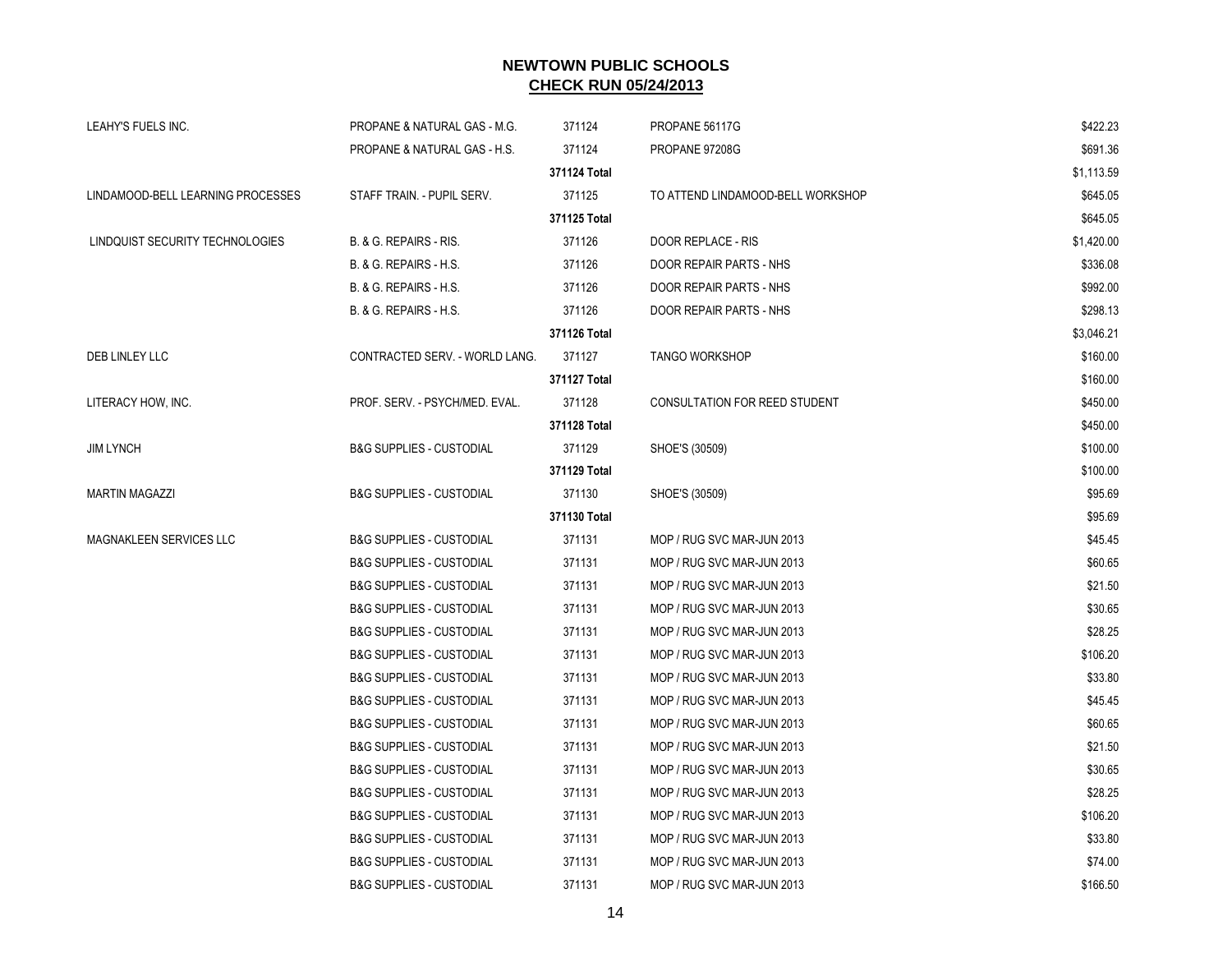| MAGNAKLEEN SERVICES LLC            | <b>B&amp;G SUPPLIES - CUSTODIAL</b> | 371131       | MOP / RUG SVC MAR-JUN 2013                                                       | \$48.50    |
|------------------------------------|-------------------------------------|--------------|----------------------------------------------------------------------------------|------------|
|                                    | <b>B&amp;G SUPPLIES - CUSTODIAL</b> | 371131       | MOP / RUG SVC MAR-JUN 2013                                                       | \$19.50    |
|                                    | <b>B&amp;G SUPPLIES - CUSTODIAL</b> | 371131       | MOP / RUG SVC MAR-JUN 2013                                                       | \$18.00    |
|                                    | <b>B&amp;G SUPPLIES - CUSTODIAL</b> | 371131       | MOP / RUG SVC MAR-JUN 2013                                                       | \$18.00    |
|                                    | <b>B&amp;G SUPPLIES - CUSTODIAL</b> | 371131       | MOP / RUG SVC MAR-JUN 2013                                                       | \$127.50   |
|                                    | <b>B&amp;G SUPPLIES - CUSTODIAL</b> | 371131       | MOP / RUG SVC MAR-JUN 2013                                                       | \$74.00    |
|                                    | <b>B&amp;G SUPPLIES - CUSTODIAL</b> | 371131       | MOP / RUG SVC MAR-JUN 2013                                                       | \$19.50    |
|                                    | <b>B&amp;G SUPPLIES - CUSTODIAL</b> | 371131       | MOP / RUG SVC MAR-JUN 2013                                                       | \$18.00    |
|                                    |                                     | 371131 Total |                                                                                  | \$1,236.50 |
| MAHARD'S PIANO SERVICE, LLC        | <b>REPAIRS - MUSIC</b>              | 371132       | PIANO TUNING                                                                     | \$125.00   |
|                                    |                                     | 371132 Total |                                                                                  | \$125.00   |
| MANKA CONSTRUCTION & REMOLDING LLC | B. & G. REPAIRS - H.S.              | 371133       | LABOR TO LAYOUT / CUT WALL / INSTALL DOOR - NHS GYM 1                            | \$1,680.00 |
|                                    |                                     | 371133 Total |                                                                                  | \$1,680.00 |
| WENDY D. MARANS, M.S., CCC/SLP     | PROF. SERV. - SP/HEAR.              | 371134       | SPEECH CONSULTATION PPT REED STUDENT                                             | \$420.00   |
|                                    |                                     | 371134 Total |                                                                                  | \$420.00   |
| W.B. MASON., INC.                  | OFF. SUPPLIES - BUS. SERV.          | 371135       | SUPPLIES 2012/13                                                                 | \$173.98   |
|                                    | OFF. SUPPLIES - BUS. SERV.          | 371135       | SUPPLIES 2012/13                                                                 | \$25.98    |
|                                    | OFF. SUPPLIES - BUS. SERV.          | 371135       | SUPPLIES 2012/13                                                                 | (\$6.00)   |
|                                    | OFF. SUPPLIES - BUS. SERV.          | 371135       | <b>SUPPLIES 2012/13</b>                                                          | (\$6.00)   |
|                                    | OFF. SUPPLIES - BUS. SERV.          | 371135       | <b>SUPPLIES 2012/13</b>                                                          | (\$6.00)   |
|                                    | OFF. SUPPLIES - BUS. SERV.          | 371135       | SUPPLIES 2012/13                                                                 | \$181.85   |
|                                    | OFF. SUPPLIES - BUS. SERV.          | 371135       | SUPPLIES 2012/13                                                                 | \$89.32    |
|                                    | OFF. SUPPLIES - BUS. SERV.          | 371135       | SUPPLIES 2012/13                                                                 | (\$18.00)  |
|                                    | OFF. SUPPLIES - BUS. SERV.          | 371135       | SUPPLIES 2012/13                                                                 | \$179.04   |
|                                    | INSTR. SUPPLIES - CLASSROOM         | 371135       | Laminating film, GBC Item GBC 3000004, packs of 2 rolls each.                    | \$190.32   |
|                                    | INSTR. SUPPLIES - CLASSROOM         | 371135       | Acco Metal book Rings, 1 inch diameter, Item ACC72202                            | \$17.24    |
|                                    | INSTR. SUPPLIES - CLASSROOM         | 371135       | Post it pop up notes, item MMR330AP. Free shipping                               | \$49.95    |
|                                    | INSTR. SUPPLIES - CLASSROOM         | 371135       | Copy Paper - Hammer mill Copier Plus                                             | \$5,698.50 |
|                                    | INSTR. SUPPLIES - GUIDANCE          | 371135       | Copy Paper - Hammer mill Copier Plus Includes shipping                           | \$949.75   |
|                                    | INSTR. SUPPLIES - CLASSROOM         | 371135       | 36 pack of AA Batteries, #EVE-E91SBP-36N-ABC, NO S/H                             | \$59.98    |
|                                    | INSTR. SUPPLIES - CLASSROOM         | 371135       | Classroom supplies: folders, envelopes, sticky notes, paper clips, binder clips, | \$210.21   |
|                                    | INSTR. SUPPLIES - CLASSROOM         | 371135       | Classroom supplies, crayons, glue, envelopes, folders SEE ATTACHED               | \$440.20   |
|                                    | INSTR. SUPPLIES - CLASSROOM         | 371135       | Classroom supplies, crayons, glue, envelopes, folders SEE ATTACHED               | \$274.50   |
|                                    | INSTR. SUPPLIES - CLASSROOM         | 371135       | Classroom supplies, crayons, glue, envelopes, folders SEE ATTACHED               | \$26.90    |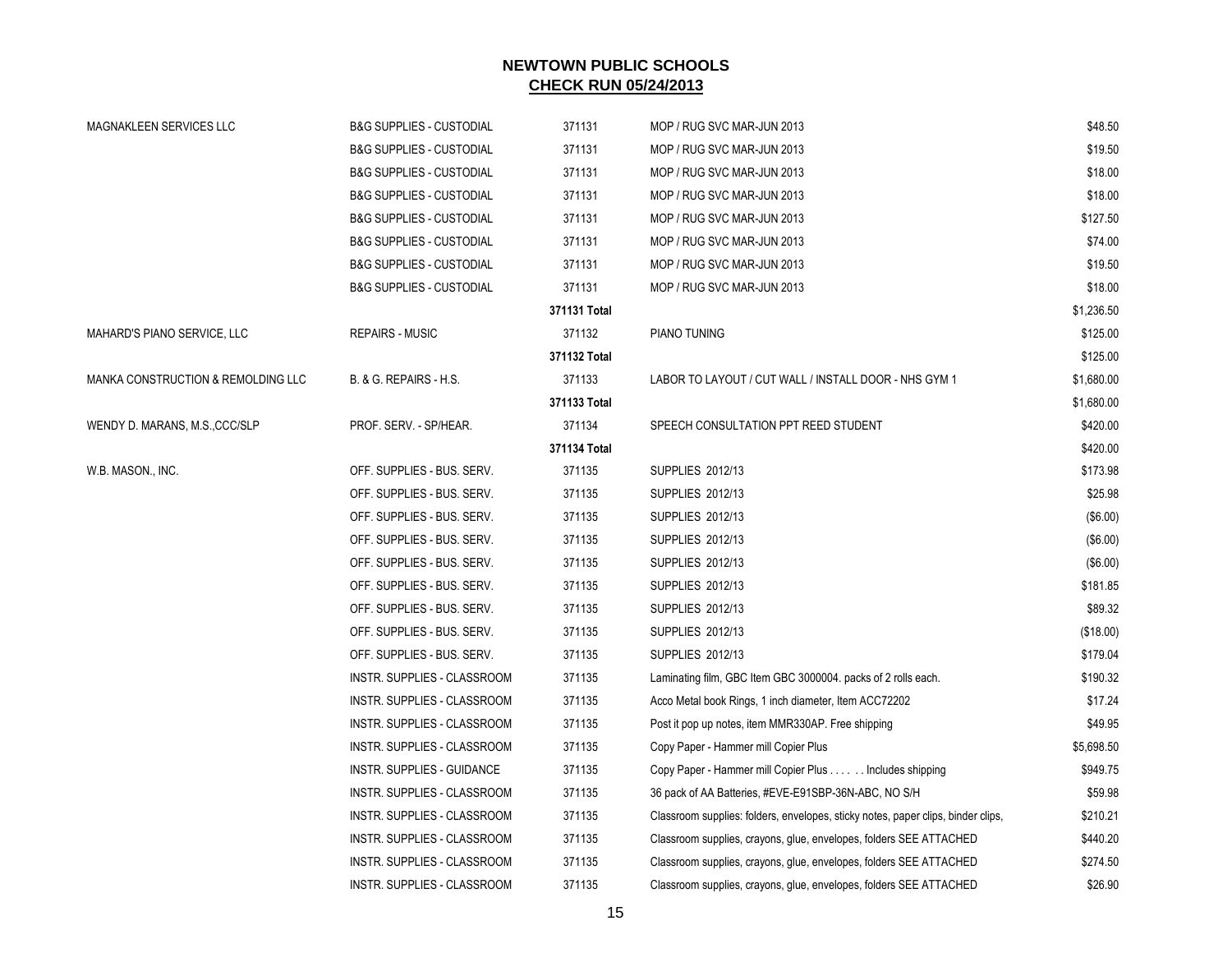| W.B. MASON., INC.            | OFF. SUPPLIES - ADMIN.           | 371135       | 8/12X11 WHITE COPY PAPER                                     | \$13,722.00 |
|------------------------------|----------------------------------|--------------|--------------------------------------------------------------|-------------|
|                              | INSTR. SUPPLIES - CLASSROOM      | 371135       | Copy paper, SEE ATTACHED, no shipping/handling               | \$204.00    |
|                              | INSTR. SUPPLIES - CLASSROOM      | 371135       | Copy paper, SEE ATTACHED, no shipping/handling               | \$1,372.20  |
|                              | INSTR. SUPPLIES - CLASSROOM      | 371135       | Puffs White Facial Tissues Item #PAG-34457CT                 | \$527.84    |
|                              | INSTR. SUPPLIES - CLASSROOM      | 371135       | Great Erase Grip Dry Erase Markers - Black Item #DEM-K       | \$324.75    |
|                              | INSTR. SUPPLIES - CLASSROOM      | 371135       | <b>Assorted Copier Paper</b>                                 | \$485.49    |
|                              | INSTR. SUPPLIES - CLASSROOM      | 371135       | <b>Assorted Copier Paper</b>                                 | \$1,143.50  |
|                              | INSTR. SUPPLIES - GUIDANCE       | 371135       | White Copy Paper 11/17 - WBM24200                            | \$55.74     |
|                              | INSTR. SUPPLIES - GUIDANCE       | 371135       | Blue copy paper 11x17 CAS-MP2207BE                           | \$75.00     |
|                              | INSTR. SUPPLIES - GUIDANCE       | 371135       | Green copy paper 11x17 CAS-MP2207GN                          | \$75.00     |
|                              | INSTR. SUPPLIES - GUIDANCE       | 371135       | Canary copy paper 11x17 CAS-MP2207CY                         | \$75.00     |
|                              | <b>INSTR. SUPPLIES - ENGLISH</b> | 371135       | Attached list for English FILM FOR COPIERS MMM PP 2500       | \$524.20    |
|                              | INSTR. SUPPLIES - SCIENCE        | 371135       | Attached list for Science EASEL PADS MMM 559 VAD             | \$1,205.16  |
|                              | OFF. SUPPLIES - ADMIN.           | 371135       | Black Sharpies, extra fine SAN 35001/each                    | \$24.96     |
|                              | OFF. SUPPLIES - ADMIN.           | 371135       | Blue Sharpies, extra fine, SAN 35003/each                    | \$21.12     |
|                              | OFF. SUPPLIES - ADMIN.           | 371135       | Green Sharpies, extra fine, SAN 35004/each                   | \$71.04     |
|                              | OFF. SUPPLIES - ADMIN.           | 371135       | Red Sharpies, extra fine, SAN 35002/each, CONSORTIUM pricing | \$21.12     |
|                              | OFF. SUPPLIES - PUPIL SERV.      | 371135       | cartridge c530a black                                        | \$124.99    |
|                              | OFF. SUPPLIES - PUPIL SERV.      | 371135       | CARTRIDGE C531A CYAN                                         | \$122.99    |
|                              | OFF. SUPPLIES - PUPIL SERV.      | 371135       | CARTRIDGE C532A YELLOW                                       | \$122.99    |
|                              | OFF. SUPPLIES - PUPIL SERV.      | 371135       | CARTRIDGE C533A MAGENTA                                      | \$122.99    |
|                              |                                  | 371135 Total |                                                              | \$28,953.80 |
| MORAN ENVIRONMENTAL RECOVERY | <b>B&amp;G CONTRACTED SERV.</b>  | 371137       | VACTOR ACID NEUTRALIZATION PIT - NHS (PER ESTIMATE)          | \$3,450.00  |
|                              |                                  | 371137 Total |                                                              | \$3,450.00  |
| THOMAS M. MORRIS             | CONTRACTED SERV. - MUSIC         | 371138       | <b>CONCERT RECORDING</b>                                     | \$300.00    |
|                              |                                  | 371138 Total |                                                              | \$300.00    |
| E. A. MORSE & CO. INC.       | <b>REPAIRS - CUSTODIAL</b>       | 371139       | REPAIR PARTS - CUSTODIAL MACHINES                            | \$313.32    |
|                              | <b>REPAIRS - CUSTODIAL</b>       | 371139       | REPAIR PARTS - CUSTODIAL MACHINES                            | \$10.78     |
|                              |                                  | 371139 Total |                                                              | \$324.10    |
| MUSIC & ARTS CENTER, INC.    | INSTR. SUPPLIES - MUSIC          | 371140       | For Orchestra supplies throughout the school year            | \$32.70     |
|                              | <b>INSTR. SUPPLIES - MUSIC</b>   | 371140       | For Orchestra supplies throughout t                          | \$40.00     |
|                              | <b>REPAIRS - MUSIC</b>           | 371140       | For Band instrument repairs throughout the school year.      | \$111.20    |
|                              | <b>REPAIRS - MUSIC</b>           | 371140       | For Band instrument repairs throughout the school year.      | \$42.99     |
|                              | <b>REPAIRS - MUSIC</b>           | 371140       | For Band instrument repairs throughout the school year.      | \$40.00     |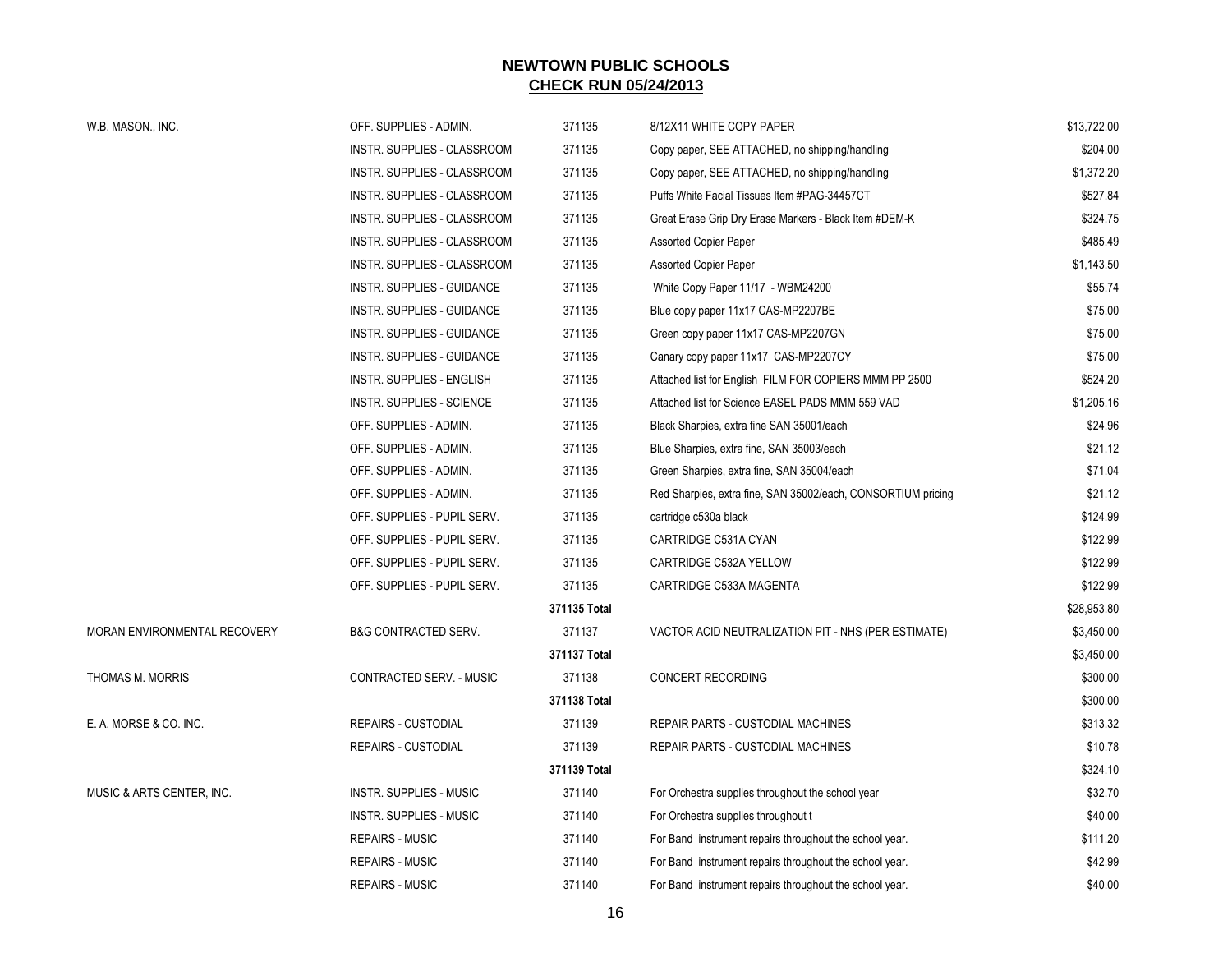| MUSIC & ARTS CENTER, INC.           | <b>REPAIRS - MUSIC</b>           | 371140       | For Band instrument repairs throughout the school year.                | \$32.00     |
|-------------------------------------|----------------------------------|--------------|------------------------------------------------------------------------|-------------|
|                                     | <b>REPAIRS - MUSIC</b>           | 371140       | For Band instrument repairs though                                     | \$36.00     |
|                                     | <b>REPAIRS - MUSIC</b>           | 371140       | Repair of instrument per attached invoice, #4793760                    | \$175.99    |
|                                     |                                  | 371140 Total |                                                                        | \$510.88    |
| NATIONAL ASSOC. FOR MUSIC EDUCATION | MEMBERSHIPS - MUSIC              | 371141       | Membership renewal                                                     | \$117.00    |
|                                     |                                  | 371141 Total |                                                                        | \$117.00    |
| NEOPOST NEW ENGLAND                 | OFF. SUPPLIES - BUS. SERV.       | 371142       | INK CART POSTAGE MACH                                                  | \$190.00    |
|                                     |                                  | 371142 Total |                                                                        | \$190.00    |
| NEW ENGLAND SPORTSWEAR              | <b>INSTR. SUPPLIES - SPORTS</b>  | 371143       | GIRLS LACROSSE UNIFORMS                                                | \$800.00    |
|                                     | <b>INSTR. SUPPLIES - SPORTS</b>  | 371143       | SOFTBALL UNIFORMS                                                      | \$2,528.00  |
|                                     |                                  | 371143 Total |                                                                        | \$3,328.00  |
| NEWTOWN CULINARY                    | CONTRACTED SERV. - GUIDANCE      | 371144       | Luncheons May 7 and May 8 - Newtown Scholarship Association Interviews | \$150.00    |
|                                     | OFF. SUPPLIES - ADMIN.           | 371144       | TEACHER STAFF APPRECIATION DAY                                         | \$990.00    |
|                                     | OFF. SUPPLIES - ADMIN.           | 371144       | PERKINS MEETING                                                        | \$100.00    |
|                                     |                                  | 371144 Total |                                                                        | \$1,240.00  |
| NEWTOWN FOOD SERVICE                | INSTR. SUPPLIES - CLASSROOM      | 371145       | Professional Development Refreshments                                  | \$149.77    |
|                                     | INSTR. SUPPLIES - CLASSROOM      | 371145       | Professional Development Refreshments                                  | \$174.00    |
|                                     |                                  | 371145 Total |                                                                        | \$323.77    |
| NEWTOWN GREENERY                    | OFF. SUPPLIES - PUPIL SERV.      | 371146       | NURSES DAY RECOGNITION                                                 | \$224.00    |
|                                     |                                  | 371146 Total |                                                                        | \$224.00    |
| NEWTOWN HARDWARE                    | INSTR. SUPPLIES - C.W.E.         | 371147       | <b>WORK GLOVES- DRILL BITS</b>                                         | \$33.96     |
|                                     |                                  | 371147 Total |                                                                        | \$33.96     |
| NEWTOWN MIDDLE SCHOOL               | <b>CONTRACTED SERV. - SPORTS</b> | 371148       | Payment for Umpires for softball and baseball games                    | \$794.69    |
|                                     |                                  | 371148 Total |                                                                        | \$794.69    |
| TOWN OF NEWTOWN                     | <b>DENTAL CLAIMS</b>             | 371149       | DENTAL PAYMENTS 2012-13 SELF-FUNDED                                    | \$25,370.11 |
|                                     |                                  | 371149 Total |                                                                        | \$25,370.11 |
| ON-SITE SHREDDING                   | CONTRACTED SERV. - BUS. SERV.    | 371150       | SHREDDING SERVICES AT CENTRAL OFFICE                                   | \$35.00     |
|                                     |                                  | 371150 Total |                                                                        | \$35.00     |
| ORIGO EDUCATION                     | TEXTBOOKS - CLASSROOM            | 371151       | Textbooks-math-SEE ATTACHED-K student journals, practice books         | \$2,284.50  |
|                                     | TEXTBOOKS - CLASSROOM            | 371151       | Shipping                                                               | \$228.45    |
|                                     | TEXTBOOKS - CLASSROOM            | 371151       | Stepping Stones Practice Book-Grade K Code #SSP 264 2                  | \$646.75    |
|                                     | TEXTBOOKS - CLASSROOM            | 371151       | Stepping Stones Student Journal - Grade K Code #SSJ 202 2              | \$646.75    |
|                                     | TEXTBOOKS - CLASSROOM            | 371151       | S/H                                                                    | \$129.35    |
|                                     |                                  | 371151 Total |                                                                        | \$3,935.80  |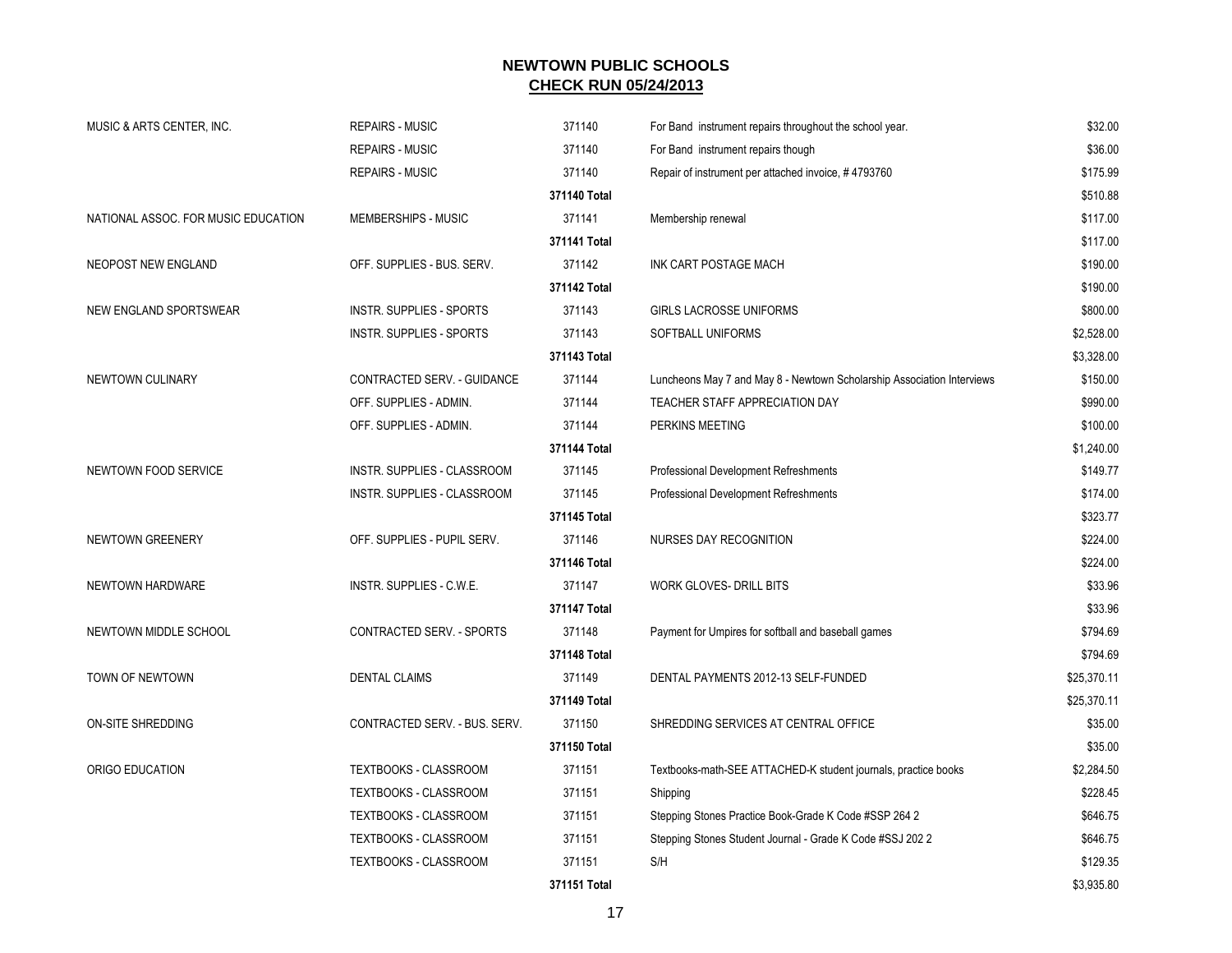| PARK WHOLESALE            | INSTR. SUPPLIES - C.W.E.            | 371152       | <b>FLAT BEDS-HANGING PLANTS</b>                                          | \$250.91   |
|---------------------------|-------------------------------------|--------------|--------------------------------------------------------------------------|------------|
|                           | INSTR. SUPPLIES - C.W.E.            | 371152       | PETUNIA- SUNFLOWERS- MARIGOLD- MOON WINE ETC                             | \$111.36   |
|                           | INSTR. SUPPLIES - C.W.E.            | 371152       | <b>COSMOS</b>                                                            | \$10.92    |
|                           |                                     | 371152 Total |                                                                          | \$373.19   |
| PATTERSON SUPPLY CO. INC. | <b>B&amp;G SUPPLIES - MAINT.</b>    | 371153       | <b>PLUMBING PARTS</b>                                                    | \$11.72    |
|                           | <b>B&amp;G SUPPLIES - MAINT.</b>    | 371153       | <b>PLUMBING PARTS</b>                                                    | \$43.72    |
|                           |                                     | 371153 Total |                                                                          | \$55.44    |
| PC & MAC EXCHANGE         | REPAIRS - INFO. TECH.               | 371154       | Laptop Battery for Dell Latitude 5400 11.1 volts 6600 mAh LI-ion 9 cells | \$195.00   |
|                           | REPAIRS - INFO. TECH.               | 371154       |                                                                          | \$10.00    |
|                           |                                     | 371154 Total | ShippingQUOTE 106177                                                     | \$205.00   |
|                           |                                     |              | Common Core State Standards Name Student Book                            |            |
| PEARSON EDUCATION INC.    | INSTR. SUPPLIES - CLASSROOM         | 371155       |                                                                          | \$449.85   |
|                           | INSTR. SUPPLIES - CLASSROOM         | 371155       | Within-Word Pattern, 10 pack                                             | \$449.85   |
|                           | INSTR. SUPPLIES - CLASSROOM         | 371155       | Shipping and Handling charges                                            | \$124.58   |
|                           |                                     | 371155 Total |                                                                          | \$1,024.28 |
| PETTY CASH                | POSTAGE - ADMIN.                    | 371156       | PETTY CASH                                                               | \$12.35    |
|                           | INSTR. SUPPLIES - CLASSROOM         | 371156       | PETTY CASH                                                               | \$11.12    |
|                           |                                     | 371156 Total |                                                                          | \$23.47    |
| PETTY CASH - STAR PROGRAM | INSTR. SUPPLIES - SP. ED. H.S.      | 371157       | PETTY CASH                                                               | \$225.57   |
|                           |                                     | 371157 Total |                                                                          | \$225.57   |
| PETTY CASH                | INSTR. SUPPLIES - SP. ED. H.S.      | 371158       | PETTY CASH                                                               | \$103.05   |
|                           |                                     | 371158 Total |                                                                          | \$103.05   |
| <b>DENNIS PETTY</b>       | <b>B&amp;G SUPPLIES - CUSTODIAL</b> | 371159       | SHOE'S (30509)                                                           | \$73.09    |
|                           |                                     | 371159 Total |                                                                          | \$73.09    |
| <b>MARK POLLEY</b>        | <b>B&amp;G SUPPLIES - CUSTODIAL</b> | 371160       | SHOE'S (30509)                                                           | \$100.00   |
|                           |                                     | 371160 Total |                                                                          | \$100.00   |
| JONATHAN POPE             | CONTRACTED SERV. - MUSIC            | 371161       | Piano Accompaniment services for winter and spring conferences           | \$400.00   |
|                           |                                     | 371161 Total |                                                                          | \$400.00   |
| PSAT/NMSQT                | CONTRACTED SERV. - GUIDANCE         | 371162       | PSAT Reports - NO SHIPPING                                               | \$100.00   |
|                           |                                     | 371162 Total |                                                                          | \$100.00   |
| QUAVER MUSIC COM, LLC     | <b>INSTR. SUPPLIES - MUSIC</b>      | 371163       | Quaver Box Set # DVD-S-01                                                | \$1,495.00 |
|                           |                                     | 371163 Total |                                                                          | \$1,495.00 |
| R.J. JULIA BOOKSELLERS    | <b>TEXTBOOKS - CLASSROOM</b>        | 371164       | Friindle by Andrew Clements-no shipping                                  | \$1,904.82 |
|                           |                                     | 371164 Total |                                                                          | \$1,904.82 |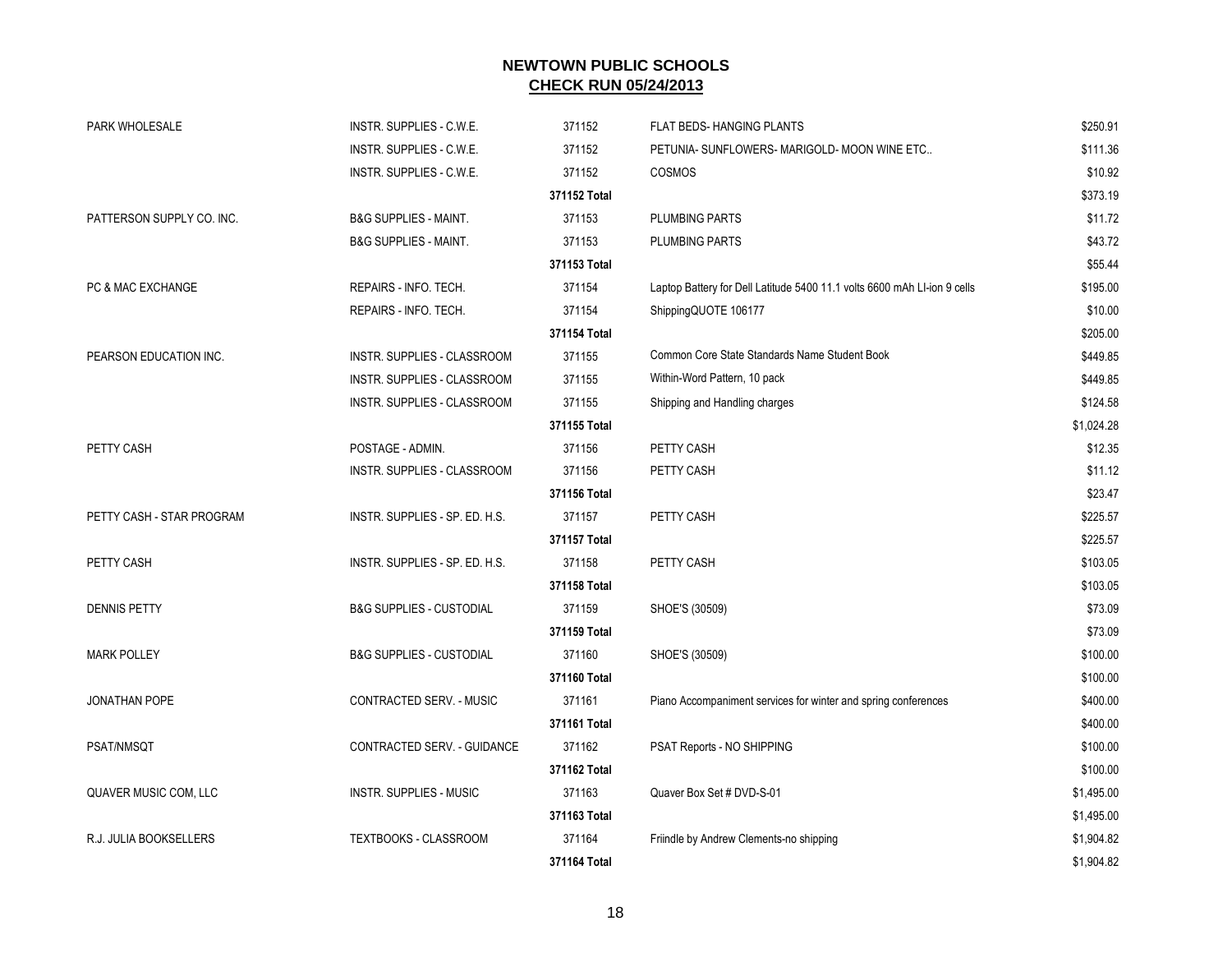| <b>RAYBURN MUSIC CT</b>      | <b>REPAIRS - MUSIC</b>          | 371165       | REPAIRS OF MUSIC INSTRUMENTS FOR ORCHESTRA                       | \$76.95    |
|------------------------------|---------------------------------|--------------|------------------------------------------------------------------|------------|
|                              | <b>REPAIRS - MUSIC</b>          | 371165       | REPAIRS OF MUSIC INSTRUMENTS FOR ORCHESTRA                       | \$25.00    |
|                              | INSTR. SUPPLIES - CLASSROOM     | 371165       | Trumpet - Yamaha TR2355 Free Shipping                            | \$650.00   |
|                              | <b>REPAIRS - MUSIC</b>          | 371165       | Repairs - Balance on Invoice # 880920                            | \$50.00    |
|                              | <b>REPAIRS - MUSIC</b>          | 371165       | Repairs - Invoice # 893033                                       | \$111.45   |
|                              | <b>REPAIRS - MUSIC</b>          | 371165       | Repairs - Invoice # 876168                                       | \$60.00    |
|                              | <b>REPAIRS - MUSIC</b>          | 371165       | Repairs - Invoice # 876166                                       | \$50.00    |
|                              | <b>REPAIRS - MUSIC</b>          | 371165       | Repairs - Invoice #876165                                        | \$90.00    |
|                              | <b>REPAIRS - MUSIC</b>          | 371165       | Repairs - Invoice # 803292                                       | \$103.60   |
|                              | <b>REPAIRS - MUSIC</b>          | 371165       | Repairs - Invoice # 793760                                       | \$214.92   |
|                              |                                 | 371165 Total |                                                                  | \$1,431.92 |
| RICCIO LANDSCAPING LLC       | <b>B&amp;G CONTRACTED SERV.</b> | 371166       | LANDSCAPING - WEED / MULCH / PRUNE SHRUBS - NHS                  | \$5,050.00 |
|                              |                                 | 371166 Total |                                                                  | \$5,050.00 |
| ANTHONY RIGAZIO-DIGILIO DR.  | STAFF TRAIN. - STAFF DEVELOP.   | 371167       | Professional Growth Training Instructor-2012-2013                | \$6,300.00 |
|                              |                                 | 371167 Total |                                                                  | \$6,300.00 |
| <b>RING'S END</b>            | B. & G. REPAIRS - H.S.          | 371168       | REPAIR PARTS - NHS GYM DOORS                                     | \$64.48    |
|                              | B. & G. REPAIRS - H.S.          | 371168       | REPAIR PARTS - NHS GYM DOORS                                     | (\$11.98)  |
|                              | B. & G. REPAIRS - H.S.          | 371168       | REPAIR PARTS - NHS GYM DOORS                                     | \$8.36     |
|                              |                                 | 371168 Total |                                                                  | \$60.86    |
| <b>ERIC COLION RODRIGUEZ</b> | STAFF TRAVEL - PUPIL SERV.      | 371169       | TRAVEL AUG 12 THRU APR 13                                        | \$1,472.39 |
|                              |                                 | 371169 Total |                                                                  | \$1,472.39 |
| <b>RYDIN DECAL</b>           | STAFF TRAIN. - SECURITY         | 371170       | 1170 NHS Student Campus Parking Windshield Permits for 2013-2014 | \$446.00   |
|                              | STAFF TRAIN. - SECURITY         | 371170       | Shipping Charge                                                  | \$18.47    |
|                              |                                 | 371170 Total |                                                                  | \$464.47   |
| HENRY SCHEIN, INC.           | MEDICAL SUPPLIES - ELEM.        | 371171       | #100-6015 - cotton tip applicator - 1000 box                     | \$13.17    |
|                              | MEDICAL SUPPLIES - ELEM.        | 371171       | #635-6745 - sm, safety pins                                      | \$3.36     |
|                              | MEDICAL SUPPLIES - ELEM.        | 371171       | #635-3608 - Irg. Safety pins                                     | \$7.17     |
|                              | MEDICAL SUPPLIES - ELEM.        | 371171       | #9113536 - Aquaphor 14oz jar-                                    | \$18.39    |
|                              | MEDICAL SUPPLIES - ELEM.        | 371171       | #100-6015 - cotton tip applicator - 1000 bx                      | \$30.73    |
|                              | MEDICAL SUPPLIES - H.S.         | 371171       | Disposable washcloth holder #1004944                             | \$38.79    |
|                              | MEDICAL SUPPLIES - H.S.         | 371171       | #900-4279- Disposable washcloths- for Tim in Special Ed.         | \$143.50   |
|                              | MEDICAL SUPPLIES - H.S.         | 371171       | Freight charge- Also please use bid prices for this order        | \$25.00    |
|                              |                                 | 371171 Total |                                                                  | \$280.11   |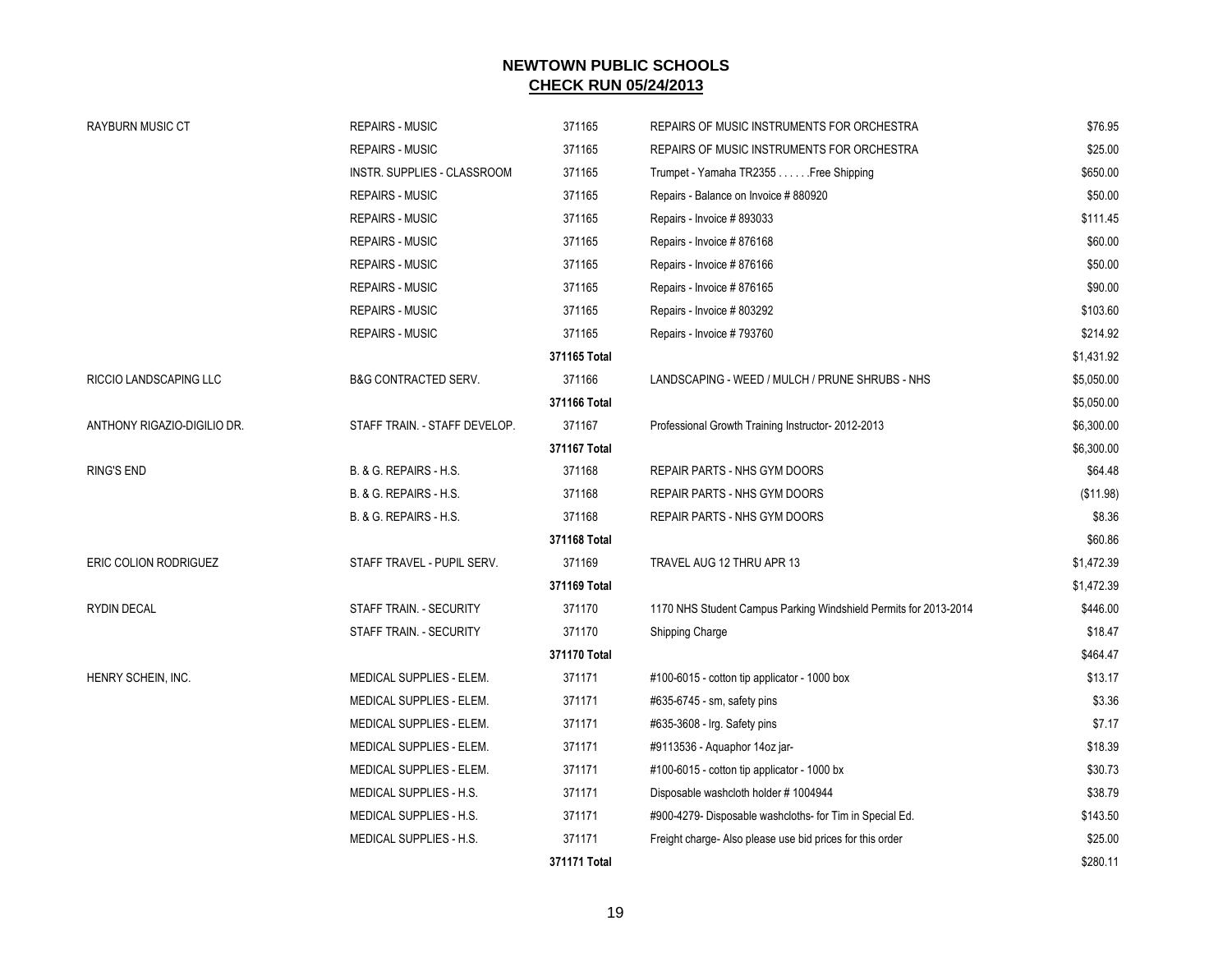| SCHOOL SPECIALTY                | <b>INSTR. SUPPLIES - ART</b>       | 371172       | MODELING COMPOUND SET- BOWL COVERED SET-WOOD CUTTER                         | \$43.50    |
|---------------------------------|------------------------------------|--------------|-----------------------------------------------------------------------------|------------|
|                                 | OFF. SUPPLIES - ADMIN.             | 371172       | Security items-SEE ATTACHED-key rings, key cabinet, red notebooks, calendar | (\$15.99)  |
|                                 | OFF. SUPPLIES - ADMIN.             | 371172       | Security items-SEE ATTACHED-key rings, key cabinet, red notebooks, calendar | \$153.19   |
|                                 | OFF. SUPPLIES - ADMIN.             | 371172       | 3M Rotary Organizer Item# 9-1394496-030                                     | \$26.69    |
|                                 | OFF. SUPPLIES - ADMIN.             | 371172       | Sheet protectors 067506-030, boxes o                                        | \$34.40    |
|                                 | OFF. SUPPLIES - ADMIN.             | 371172       | Poly 2 pocket folders, 077666-030,C                                         | \$214.20   |
|                                 |                                    | 371172 Total |                                                                             | \$455.99   |
| J.A. SEXAUER                    | <b>B&amp;G SUPPLIES - MAINT.</b>   | 371173       | PLUMBING REPAIR PARTS - BITS                                                | \$132.13   |
|                                 |                                    | 371173 Total |                                                                             | \$132.13   |
| KAREN I. SHERMAN                | INSTR. SUPPLIES - MATH             | 371174       | <b>AIR SERVER</b>                                                           | \$79.80    |
|                                 |                                    | 371174 Total |                                                                             | \$79.80    |
| CAROL CARDILLO SKOLAS           | <b>INSTR. SUPPLIES - ART</b>       | 371175       | <b>ART SUPPLIES</b>                                                         | \$81.43    |
|                                 |                                    | 371175 Total |                                                                             | \$81.43    |
| SOCIAL STUDIES SCHOOL SERVICE   | INSTR. SUPPLIES - HEALTH ED        | 371176       | Laminated Poster, Portion Ditortion Item 105-HA3                            | \$14.95    |
|                                 | INSTR. SUPPLIES - HEALTH ED        | 371176       | Shipping charge                                                             | \$4.00     |
|                                 |                                    | 371176 Total |                                                                             | \$18.95    |
| <b>SOLUTIONS EAP</b>            | <b>EMPLOYEE ASSISTANCE PROGRAM</b> | 371177       | <b>CISD ASSISTANCE</b>                                                      | \$7,235.00 |
|                                 |                                    | 371177 Total |                                                                             | \$7,235.00 |
| SOUTHBURY PRINTING CENTRE, INC. | PRINTING - STAFF DEVELOP.          | 371178       | TEACHERS CONTRACT BOOKS 2013-2016                                           | \$1,452.88 |
|                                 | PRINTING - MUSIC                   | 371178       | PRINTING OF PROGRAMS FOR ORCHESTRA SPRING CONCERT                           | \$477.00   |
|                                 |                                    | 371178 Total |                                                                             | \$1,929.88 |
| <b>STAPLES</b>                  | <b>INSTR. SUPPLIES - MATH</b>      | 371179       | Protractor Kits for Math Dept. Please send check to NMS                     | \$524.84   |
|                                 |                                    | 371179 Total |                                                                             | \$524.84   |
| STAPLES ADVANTAGE               | OFF. SUPPLIES - ADMIN.             | 371180       | Tape, Magic Mending, 3/4 495221/roll                                        | \$24.00    |
|                                 | OFF. SUPPLIES - ADMIN.             | 371180       | Tape, masking 1 inch, 835819/roll                                           | \$10.56    |
|                                 | OFF. SUPPLIES - ADMIN.             | 371180       | Tape, masking 2 inch, 835793/roll                                           | \$21.00    |
|                                 | OFF. SUPPLIES - ADMIN.             | 371180       | Tape dispenser, 130674/each                                                 | \$17.40    |
|                                 | OFF. SUPPLIES - ADMIN.             | 371180       | Tape, box sealing, 523779/roll, CON                                         | \$14.40    |
|                                 |                                    | 371180 Total |                                                                             | \$87.36    |
| STAPLES ADVANTAGE               | INSTR. SUPPLIES - WORLD LANG.      | 371181       | PRINTER CARTRIDGE- INDEX CARDS-ACOUSTICS HEADSET- COLOR PAPE                | \$232.78   |
|                                 | INSTR. SUPPLIES - WORLD LANG.      | 371181       | PRINTER CARTRIDGE- INDEX CARDS-ACOUSTICS HEADSET- COLOR PAPE                | \$72.96    |
|                                 | INSTR. SUPPLIES - WORLD LANG.      | 371181       | PRINTER CARTRIDGE- INDEX CARDS-ACOUSTICS HEADSET- COLOR PAPE                | \$772.27   |
|                                 | <b>INSTR. SUPPLIES - MATH</b>      | 371181       | 3/8 FLAG PAK 688AST2-420873                                                 | \$26.97    |
|                                 | <b>INSTR. SUPPLIES - MATH</b>      | 371181       | CAP ERASER PACK-73015 PAP PAP73015                                          | \$96.60    |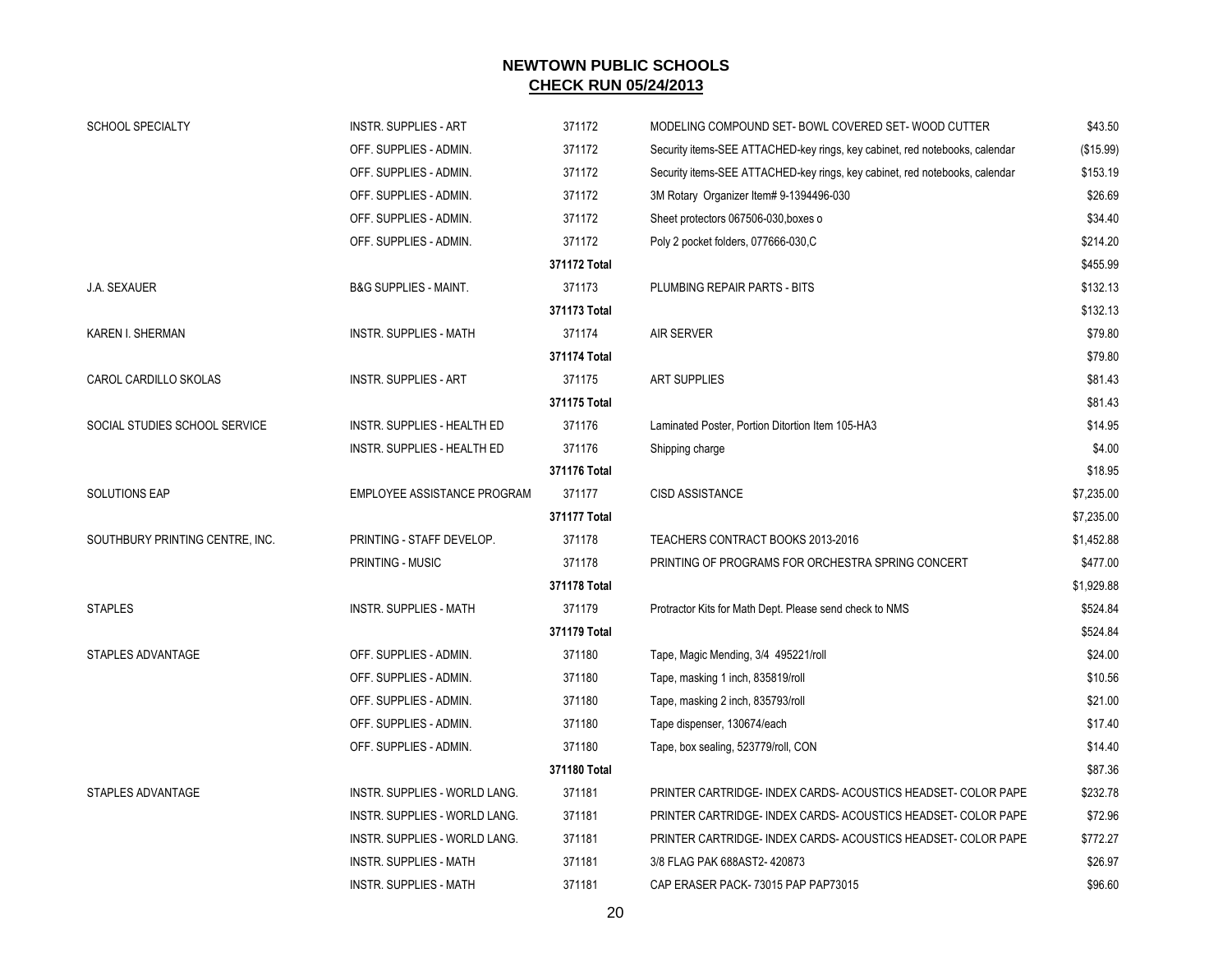| STAPLES ADVANTAGE               | <b>INSTR. SUPPLIES - MATH</b>    | 371181       | #2 TICONDEROGA 1388WO 138180                                      | \$228.36   |
|---------------------------------|----------------------------------|--------------|-------------------------------------------------------------------|------------|
|                                 |                                  | 371181 Total |                                                                   | \$1,429.94 |
| SUBURBAN STATIONERS INC.        | <b>INSTR. SUPPLIES - ENGLISH</b> | 371182       | 14 BSN 09953 WHITE 1 INCH BINDER                                  | \$22.26    |
|                                 | <b>INSTR. SUPPLIES - ENGLISH</b> | 371182       | 20 BSN 09959 WHITE 3 INCH BINDER                                  | \$13.96    |
|                                 | <b>INSTR. SUPPLIES - ENGLISH</b> | 371182       | 3 JOJ 4711 C BAND AIDS                                            | \$14.19    |
|                                 | INSTR. SUPPLIES - ENGLISH        | 371182       | 38 AVE 5165 LABELS                                                | \$26.39    |
|                                 | <b>INSTR. SUPPLIES - SCIENCE</b> | 371182       | 20 BSN 09959 WHITE 3 INCH BINDER                                  | \$13.96    |
|                                 | <b>INSTR. SUPPLIES - SCIENCE</b> | 371182       | 24 AVE 48464 LABELS                                               | \$40.99    |
|                                 | OFF. SUPPLIES - ADMIN.           | 371182       | Dividers, write on AVE 23075-CREC                                 | \$25.56    |
|                                 | OFF. SUPPLIES - ADMIN.           | 371182       | Dividers, ready index, AVE11131-CREC, consortium bid, no shipping | \$39.24    |
|                                 |                                  | 371182 Total |                                                                   | \$196.55   |
| THYSSENKRUPP ELEVATOR CO.       | <b>B&amp;G CONTRACTED SERV.</b>  | 371183       | ELEVATOR MAINTENANCE AGREEMENT - 2012-2013                        | \$350.00   |
|                                 |                                  | 371183 Total |                                                                   | \$350.00   |
| TOM'S SERVICE LLC               | <b>REPAIRS - CAFETERIA</b>       | 371184       | BLODGETT C-OVEN                                                   | \$1,003.65 |
|                                 | <b>REPAIRS - CAFETERIA</b>       | 371184       | <b>GROEN STEAMER</b>                                              | \$188.60   |
|                                 | REPAIRS - CAFETERIA              | 371184       | <b>HATCO HEAT LAMP</b>                                            | \$112.50   |
|                                 |                                  | 371184 Total |                                                                   | \$1,304.75 |
| <b>TONELLI SPORTS</b>           | INSTR. SUPPLIES - SPORTS         | 371185       | 100 BELTS-100 WRIST COACHES                                       | \$1,239.00 |
|                                 |                                  | 371185 Total |                                                                   | \$1,239.00 |
| <b>TORRCO</b>                   | B. & G. REPAIRS - M.G.           | 371186       | <b>BATHROOM REPAIRS - MG</b>                                      | \$8.50     |
|                                 | B. & G. REPAIRS - M.G.           | 371186       | BATHROOM REPAIRS - MG                                             | \$100.97   |
|                                 |                                  | 371186 Total |                                                                   | \$109.47   |
| TOTAL LIGHTING SERVICE LLC      | B. & G. REPAIRS - H.S.           | 371187       | REPLACE F-WING BALLAST SENSORS - NHS                              | \$325.00   |
|                                 |                                  | 371187 Total |                                                                   | \$325.00   |
| ULTIMATE OFFICE SOLUTIONS, INC. | OFF. SUPPLIES - ADMIN.           | 371189       | Undertable Printer Stand - SA1862-BK - Black                      | \$470.25   |
|                                 | OFF. SUPPLIES - ADMIN.           | 371189       | Shipping                                                          | \$27.43    |
|                                 |                                  | 371189 Total |                                                                   | \$497.68   |
| UNITED ART & EDUCATION          | <b>INSTR. SUPPLIES - ART</b>     | 371190       | Richeson 12 color watercolor tablet sets J-400099                 | \$118.80   |
|                                 | <b>INSTR. SUPPLIES - ART</b>     | 371190       | Aboriginal Art: How to Create It - CRY-CP0262                     | \$29.95    |
|                                 | <b>INSTR. SUPPLIES - ART</b>     | 371190       | Sculpting with paper - CRY-CP0265                                 | \$29.95    |
|                                 | <b>INSTR. SUPPLIES - ART</b>     | 371190       | Alvin Flexible Stainless Steel Rulers Free shipping               | \$25.14    |
|                                 |                                  | 371190 Total |                                                                   | \$203.84   |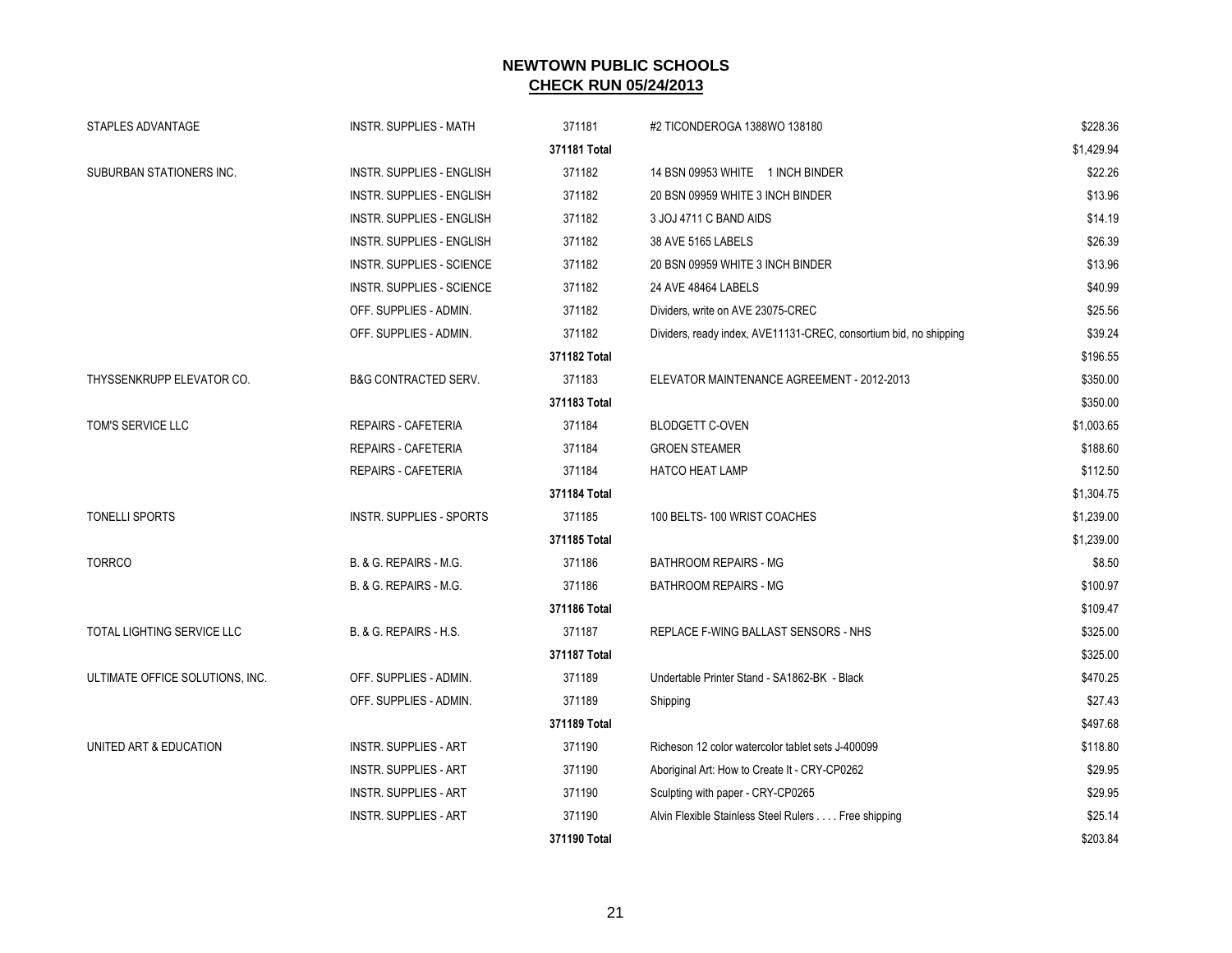| UPTON BASS STRING INSTRUMENT CO.     | <b>REPAIRS - MUSIC</b>                  | 371191       | Light planning and re-surfacing of fingerboard | \$220.00    |
|--------------------------------------|-----------------------------------------|--------------|------------------------------------------------|-------------|
|                                      | <b>REPAIRS - MUSIC</b>                  | 371191       | Repairs                                        | \$75.00     |
|                                      |                                         | 371191 Total |                                                | \$295.00    |
| MICHELLE VACCARO                     | STAFF TRAIN. - CLASSROOM                | 371192       | <b>ONLINE COURSE</b>                           | \$120.00    |
|                                      |                                         | 371192 Total |                                                | \$120.00    |
| <b>MARK VALDEGAS</b>                 | <b>B&amp;G SUPPLIES - CUSTODIAL</b>     | 371193       | SHOE'S (30509)                                 | \$100.00    |
|                                      |                                         | 371193 Total |                                                | \$100.00    |
| <b>VERIZON WIRELESS</b>              | <b>TELEPHONE &amp; CABLE</b>            | 371194       | TELPH 2012/13                                  | \$1,985.25  |
|                                      |                                         | 371194 Total |                                                | \$1,985.25  |
| <b>WELLS FARGO EQUIPMENT FINANCE</b> | EQUIP RENTAL - B&G                      | 371195       | LEASE AGREEMENT ON FORK LIFT RENTAL            | \$661.48    |
|                                      |                                         | 371195 Total |                                                | \$661.48    |
| WESTERN CONNECTICUT HEALTH NETWORK   | MEDICAL INS. PREMIUMS                   | 371196       | POST OFFER                                     | \$582.50    |
|                                      |                                         | 371196 Total |                                                | \$582.50    |
| WESTON WOODS STUDIOS                 | <b>INSTR. SUPPLIES - ART</b>            | 371197       | Sky Color DVD Item #WDVD2522                   | \$65.95     |
|                                      |                                         | 371197 Total |                                                | \$65.95     |
| WIND RIVER ENVIRONMENTAL LLC         | <b>B&amp;G CONTRACTED SERV.</b>         | 371198       | PUMP OUTSIDE GREASE TANK                       | \$362.00    |
|                                      |                                         | 371198 Total |                                                | \$362.00    |
| WISE RIVER ENVIRONMENTAL             | <b>TUTORS - HOMEBOUND</b>               | 371199       | TUTORING FOR SPEC ED STUDENTS                  | \$1,950.00  |
|                                      |                                         | 371199 Total |                                                | \$1,950.00  |
| YANKEEGAS                            | PROPANE & NATURAL GAS - RIS.            | 371200       | GAS 57526160064                                | \$252.82    |
|                                      | <b>PROPANE &amp; NATURAL GAS - RIS.</b> | 371200       | GAS 57410220032                                | \$2.395.13  |
|                                      | PROPANE & NATURAL GAS - M.S.            | 371200       | GAS 5720135022                                 | \$154.77    |
|                                      | PROPANE & NATURAL GAS - H.S.            | 371200       | GAS 57379855042                                | \$385.18    |
|                                      | PROPANE & NATURAL GAS - H.S.            | 371200       | GAS 57445161052                                | \$13,008.94 |
|                                      |                                         | 371200 Total |                                                | \$16,196.84 |
| AQUARION WATER COMPANY OF CT         | WATER - C.H.                            | 371032       | BACKFLOW PREVENTER ANNUAL TEST - CHS           | \$275.00    |
|                                      |                                         | 371032 Total |                                                | \$275.00    |
| <b>CONNECTICUT LIGHT &amp; POWER</b> | ELECTRICITY - C.H.                      | 371069       | UTIL 51934736059                               | \$3,249.71  |
|                                      |                                         | 371069 Total |                                                | \$3,249.71  |
| <b>DECKWORKS LLC</b>                 | B. & G. REPAIRS - C.H.                  | 371080       | RE-PAINT INTERIOR WALLS - CHALK HILL           | \$6,400.00  |
|                                      | B. & G. REPAIRS - C.H.                  | 371080       | RE-PAINT INTERIOR WALLS - CHALK HILL           | \$1,850.00  |
|                                      | B. & G. REPAIRS - C.H.                  | 371080       | RE-PAINT INTERIOR WALLS - CHALK HILL           | \$3,800.00  |
|                                      | B. & G. REPAIRS - C.H.                  | 371080       | RE-PAINT INTERIOR WALLS - CHALK HILL           | \$3,675.00  |
|                                      | B. & G. REPAIRS - C.H.                  | 371080       | RE-PAINT INTERIOR WALLS - CHALK HILL           | \$4,850.00  |